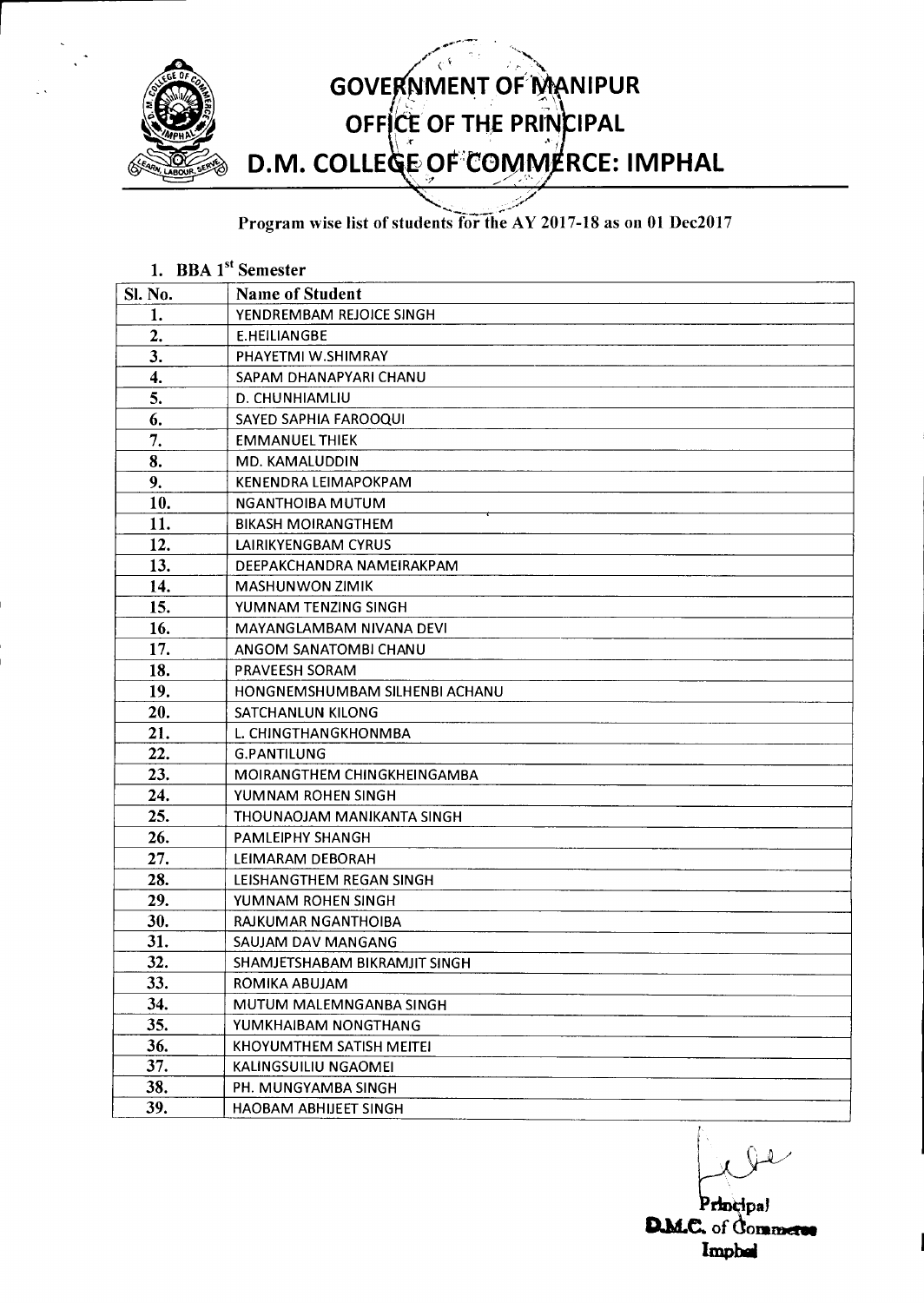|                                            | $\epsilon^{\lambda}$                    |  |  |
|--------------------------------------------|-----------------------------------------|--|--|
| $\zeta$<br>2. BBA 3 <sup>rd</sup> Semester |                                         |  |  |
| <b>Sl. No.</b>                             | ੁ<br><b>Name of Student</b>             |  |  |
|                                            | KHOISNAM SURANJIT KHABA<br>$\mathbf{r}$ |  |  |
| 1.                                         | بنهبهم                                  |  |  |
| 2.                                         | MD ABDUL BAKIR MUGHAL<br>ು<br>۰1        |  |  |
| 3.                                         | SHUBHAM AGGARWAL                        |  |  |
| 4.                                         | <b>MIN KHANT</b>                        |  |  |
| 5.                                         | LAMNEICHONG TOUTHANG                    |  |  |
| 6.                                         | DINESH THINGBAIJAM                      |  |  |
| 7.                                         | <b>BINITA WAIKHOM</b>                   |  |  |
| 8.                                         | <b>HEMAM SOPHIA DEVI</b>                |  |  |
| 9.                                         | THANGJAM NEPOLEON SINGH                 |  |  |
| 10.                                        | <b>GRIHALAXMI HUIROM</b>                |  |  |
| 11.                                        | <b>PYNUS THOKCHOM</b>                   |  |  |
| 12.                                        | <b>MD. NAWAS SARIF BS</b>               |  |  |
| 13.                                        | <b>NAIHAIPOU PAMEI</b>                  |  |  |
| 14.                                        | RAJKUMAR PRITISH KUMAR                  |  |  |
| 15.                                        | <b>HORMINIM V ZIMIK</b>                 |  |  |
| 16.                                        | P. GAICHAMDIN                           |  |  |
| 17.                                        | LOUSHAMBAM VICTORIA                     |  |  |
| 18.                                        | MAYANGLAMBAM NIRVANA DEVI               |  |  |
| 19.                                        | <b>GOLDIE PANGEIJAM</b>                 |  |  |
| 20.                                        | NINGTHOUJAM ROMEN SINGH                 |  |  |

## 3. BBA 5<sup>th</sup> Semester

| <b>SI. No.</b> | <b>Name of Student</b>         |
|----------------|--------------------------------|
| 1.             | THINGOM MRINALINI DEVI         |
| 2.             | <b>NATO CHONGTHAM</b>          |
| 3.             | H. GURIYA                      |
| 4.             | <b>OINAM ABEM DEVI</b>         |
| 5.             | KHAIDEM RISHIKANTA SINGH       |
| 6.             | DAINA ACHOM                    |
| 7.             | SAPHABA THOUNAOJAM             |
| 8.             | PUKHRAMBAM SUMICK              |
| 9.             | <b>KSHETRIMAYUM THOITHOIBA</b> |
| 10.            | <b>ARUBAM CATHERINE</b>        |
| 11.            | LAISHRAM MANIKUMAR             |
| 12.            | <b>R.S. YURSHOMI</b>           |
| 13.            | ARUBAM MOLY DEVI               |
| 14.            | <b>TAMYAOLA KEISHING</b>       |
| 15.            | <b>NARESH KEISHAM</b>          |
| 16.            | T. SUANKHANLIAN ZOU            |
| 17.            | ABHINASH WAIKHOM               |
| 18.            | <b>WAIKHOM BYASAGAR SINGH</b>  |
| 19.            | RAJKUMAR PRITISH KUMAR         |
| 20.            | AKHOM ARLINGTON SINGH          |
| 21.            | <b>THOUDAM WINSON MEETEI</b>   |
| 22.            | <b>SANCHO NAOREM</b>           |
| 23.            | <b>CHINGKHEINGANBA OINAM</b>   |
| 24.            | LALIT MAYANGLAMBAM             |
| 25.            | PRIYOKUMAR NINGTHOUJAM         |

Ų.  $\overline{\varrho}$ Principal<br>D.M.C. of Commune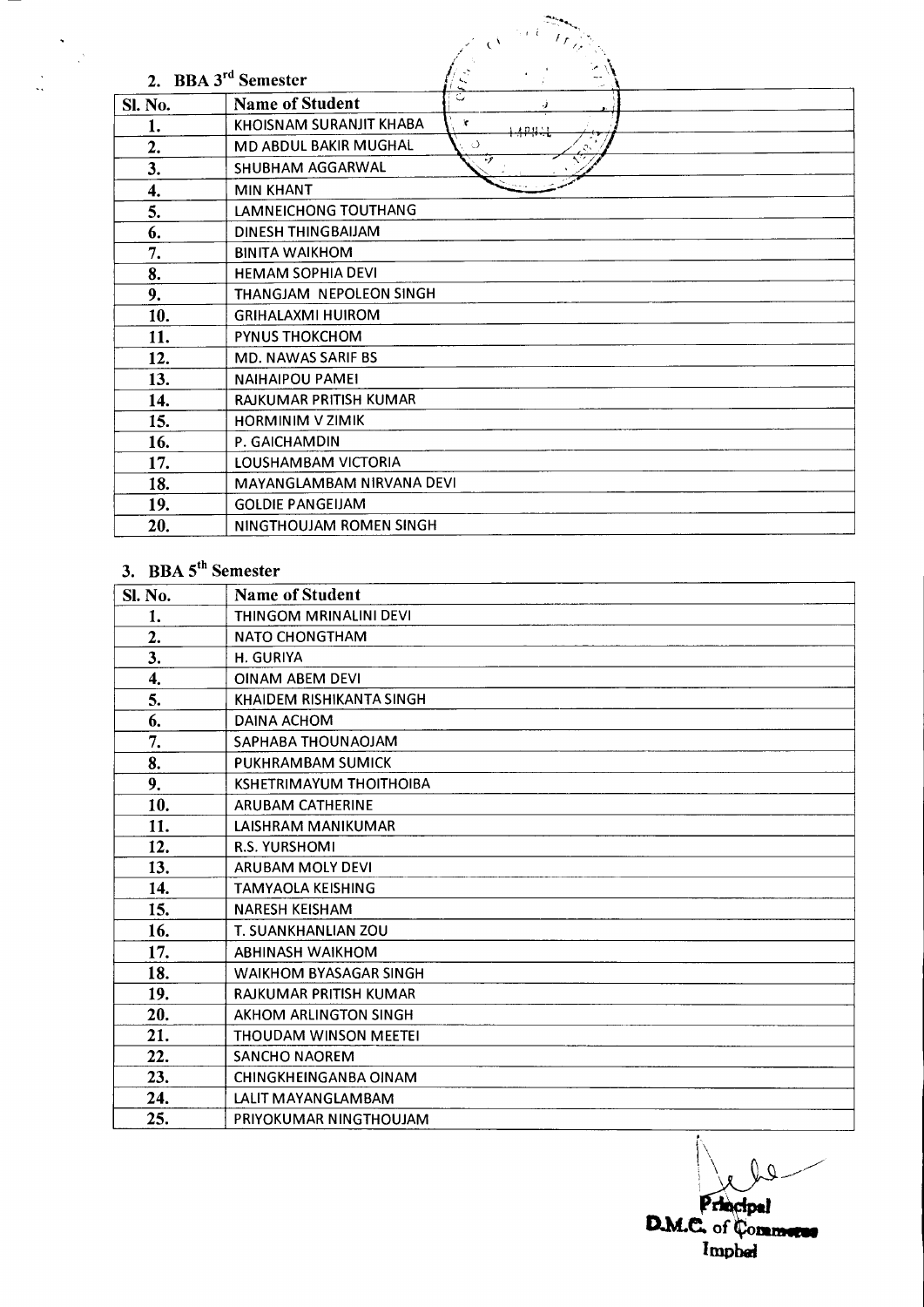|         | 4. M.Com. 1 <sup>st</sup> Semester                 |
|---------|----------------------------------------------------|
| Sl. No. | $\overline{\mathcal{Z}}$<br><b>Name of Student</b> |
| 1.      | ن<br>K. MOSES<br>A.                                |
| 2.      | LAIRELLAKPAM DHANANJOY MEETEI<br>×<br>규모류가         |
| 3.      | L. JANGMINTHANG KHONGSAI<br>ر،                     |
| 4.      | <b>TONGBRAM KHUNTHOUBA</b>                         |
| 5.      | <b>NG. RIKHU RAMAI</b>                             |
| 6.      | WAIKHOM CHANDRAKUMAR SINGH                         |
| 7.      | PAIKHOMBA SAGOLSHEM                                |
| 8.      | KHANGEMBAM BIDYALUXMI DEVI                         |
| 9.      | PUSPA THOUNAOJAM                                   |
| 10.     | TH. LUCY PAMEI                                     |
| 11.     | SALAM NIRMALA DEVI                                 |
| 12.     | SOMICHON RAIKHAM                                   |
| 13.     | <b>V.S. SINALAN</b>                                |
| 14.     | PRETTYJOY GANGMEI                                  |
| 15.     | <b>NGAINUNMOI</b>                                  |
| 16.     | Y. RADOVEI BLYTON                                  |
| 17.     | KHUMALAMBAM SUJATA DEVI                            |
| 18.     | <b>THEIMICHON KEISHING</b>                         |
| 19.     | CHABUNGBAM JACKSON KHUMAN                          |
| 20.     | THEMBA MAIREMBAM                                   |
| 21.     | <b>NGASEPAM BUNGO SINGH</b>                        |
| 22.     | KHOIROM BIDYASHWORI DEVI                           |
| 23.     | <b>KAMEI NINGUANGMEI</b>                           |
| 24.     | HIROM LOYANGANBA MEETEI                            |
| 25.     | ABUJAM SAMARAT SINGH                               |
| 26.     | LOIJINGANBA SAGOLSEM                               |
| 27.     | TOURANGBAM BIDYALAXMI DEVI                         |
| 28.     | <b>HEIROM DENIYA DEVI</b>                          |
| 29.     | NINGOMBAM SANJOYKANTA SINGH                        |
| 30.     | ELANGBAM JULIYA CHANU                              |
| 31.     | LAISHRAM JUGESH SINGH                              |
| 32.     | SM. SAJIDA SHANI                                   |
| 33.     | YUMNAM AMARJIT SINGH                               |
| 34.     | <b>TEBETH KAMEI</b>                                |
| 35.     | <b>BIYARJIN ANGOM</b>                              |
| 36.     | OKRAM BIDYARANI DEVI                               |
| 37.     | LAISHRAM SANAHANBI                                 |
| 38.     | YUMKHAIBAM MILLY                                   |
| 39.     | <b>SUSHMITA BUDATHOKI</b>                          |
| 40.     | <b>GANGMEI SOLOMEI</b>                             |
| 41.     | AYEKPAM PUTRADHANU                                 |
| 42.     | SALAM GYANJIT SINGH                                |
| 43.     | MATHIUKUNGLIU NKHAPUINAMAI                         |
| 44.     | SOFIA POTSANGBAM                                   |
| 45.     | <b>NAOREM NARESH SINGH</b>                         |
| 46.     | NAMEIRAKPAM HEMOCHANDRA                            |
| 47.     | <b>OINAM RAJSAGAR SINGH</b>                        |
| 48.     | CHINGLEMBI KHWAIRAKPAM                             |
| 49.     | RAJKUMARI SANJUVA DEVI                             |
| 50.     | PHIJAM DISHAN MEITEI                               |

 $\ddot{\phantom{0}}$ 

 $\frac{1}{2}$ 

 $\frac{1}{2}$ 

D.M.C. of Commerce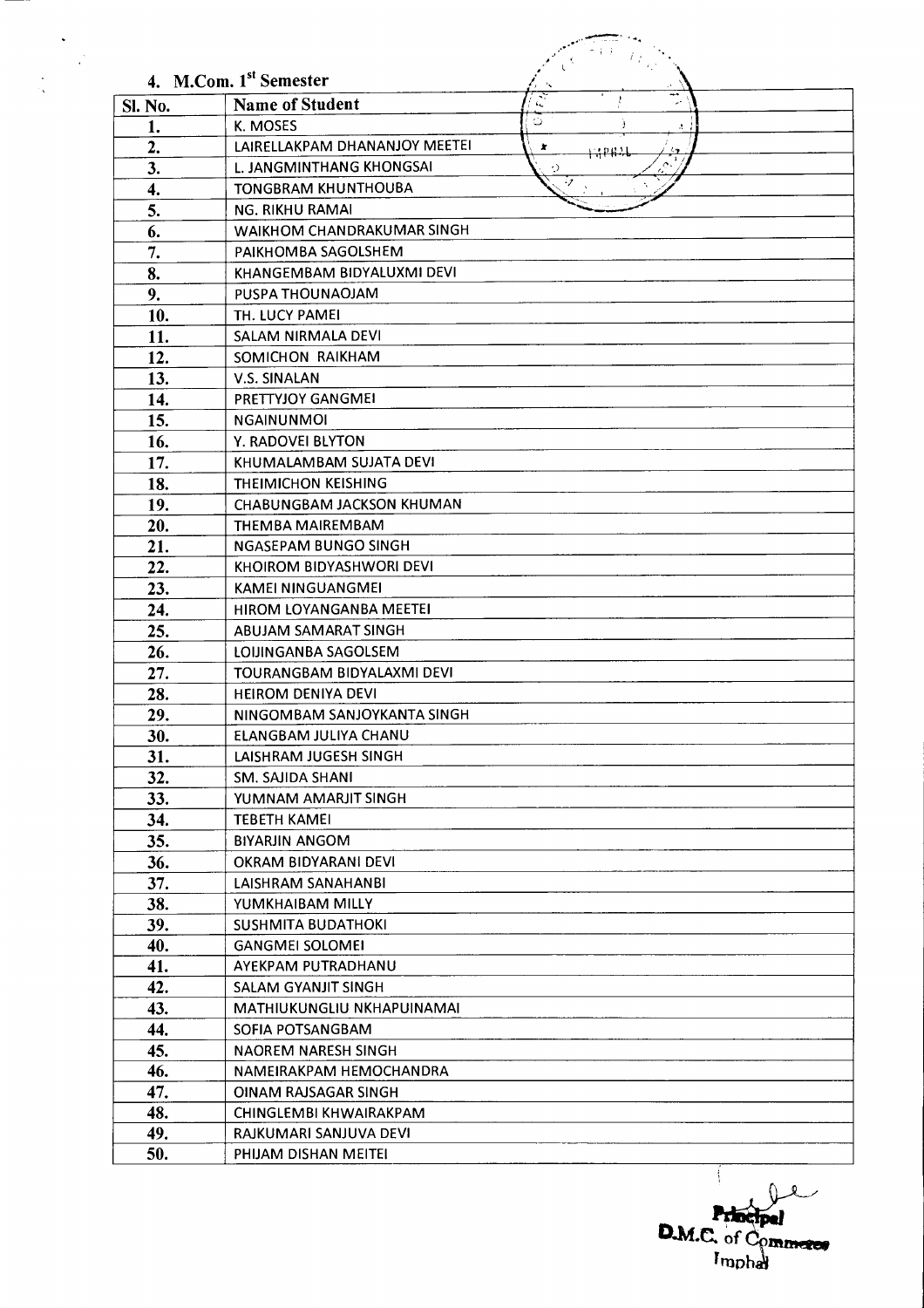|                | 5. M.Com. 3 <sup>rd</sup> Semester |  |  |
|----------------|------------------------------------|--|--|
| <b>Sl. No.</b> | <br><b>Name of Student</b>         |  |  |
| 1.             | <b>SORIN ZIMIK</b>                 |  |  |
| 2.             | Ä.<br>AZIZ AHAMAD<br><u>Wali</u>   |  |  |
| 3.             | KIMTHIANMUAN                       |  |  |
| 4.             | SOMIKHAN RUNGSUNG                  |  |  |
| 5.             | T HINGA HELLENA                    |  |  |
| 6.             | LOBIA CHANU MOIRANGTHEM            |  |  |
| 7.             | <b>NG KOVEIHRII</b>                |  |  |
| 8.             | AYEKPAM LAKPA SINGH                |  |  |
| 9.             | KHUMANTHEM MEMI DEVI               |  |  |
| 10.            | LEMMISO KASHUNG                    |  |  |
| 11.            | <b>WINNIE WATHAM</b>               |  |  |
| 12.            | NINGTHOUKHONGJAM HARIDWARI DEVI    |  |  |
| 13.            | REIMIWON AWUNGSHI                  |  |  |
| 14.            | <b>RAMNGANING MAKANG</b>           |  |  |
| 15.            | MUTUM BANDANA CHANU                |  |  |
| 16.            | LEICHONGBAM BEBENA CHANU           |  |  |
| 17.            | SERAM BINITA DEVI                  |  |  |
| 18.            | LOUKRAKPAM BINARANI DEVI           |  |  |
| 19.            | <b>ROVEINE K</b>                   |  |  |
| 20.            | DARYAL PHOLTHA ANAL                |  |  |
| 21.            | R RONICA KHOIBU                    |  |  |
| 22.            | <b>NIMSO NINGSHEN</b>              |  |  |
| 23.            | OINAM SHANTILATA DEVI              |  |  |
| 24.            | <b>SORIN SHIMRAY</b>               |  |  |
| 25.            | NAOREM NGANBA SINGH                |  |  |
| 26.            | KHWAIRAKPAM BEBICHA DEVI           |  |  |
| 27.            | <b>KOWANSHING DANGSHAWA</b>        |  |  |
| 28.            | YENGKHOM THADOI CHANU              |  |  |
| 29.            | <b>NGANGOM JULIA DEVI</b>          |  |  |
| 30.            | ARIBAM RESHMI DEVI                 |  |  |
| 31.            | <b>ANTHEIN KONSAM</b>              |  |  |
| 32.            | PRASHANT DAS                       |  |  |
| 33.            | SACHIHAN KAZINGMEI                 |  |  |
| 34.            | AAMEE NINGTHOUKHONGJAM             |  |  |
| 35.            | SHANGREISO KHAVEISHANG             |  |  |
| 36.            | KOMAN ANGRUNG MARING               |  |  |
| 37.            | NIKHIL PRASAD SAHU                 |  |  |
| 38.            | <b>SURAJ YADAV</b>                 |  |  |
| 39.            | OINAM SHASHIBALA DEVI              |  |  |
| 40.            | THOKCHOM BIJOYCHANDRA SINGH        |  |  |

 $\ddot{\phantom{0}}$  $\frac{1}{2} \sum_{i=1}^{N} \frac{1}{i}$ 

 $\frac{1}{2}$ 

MULLE

Edicion<br>Edicion of Commercial Imphat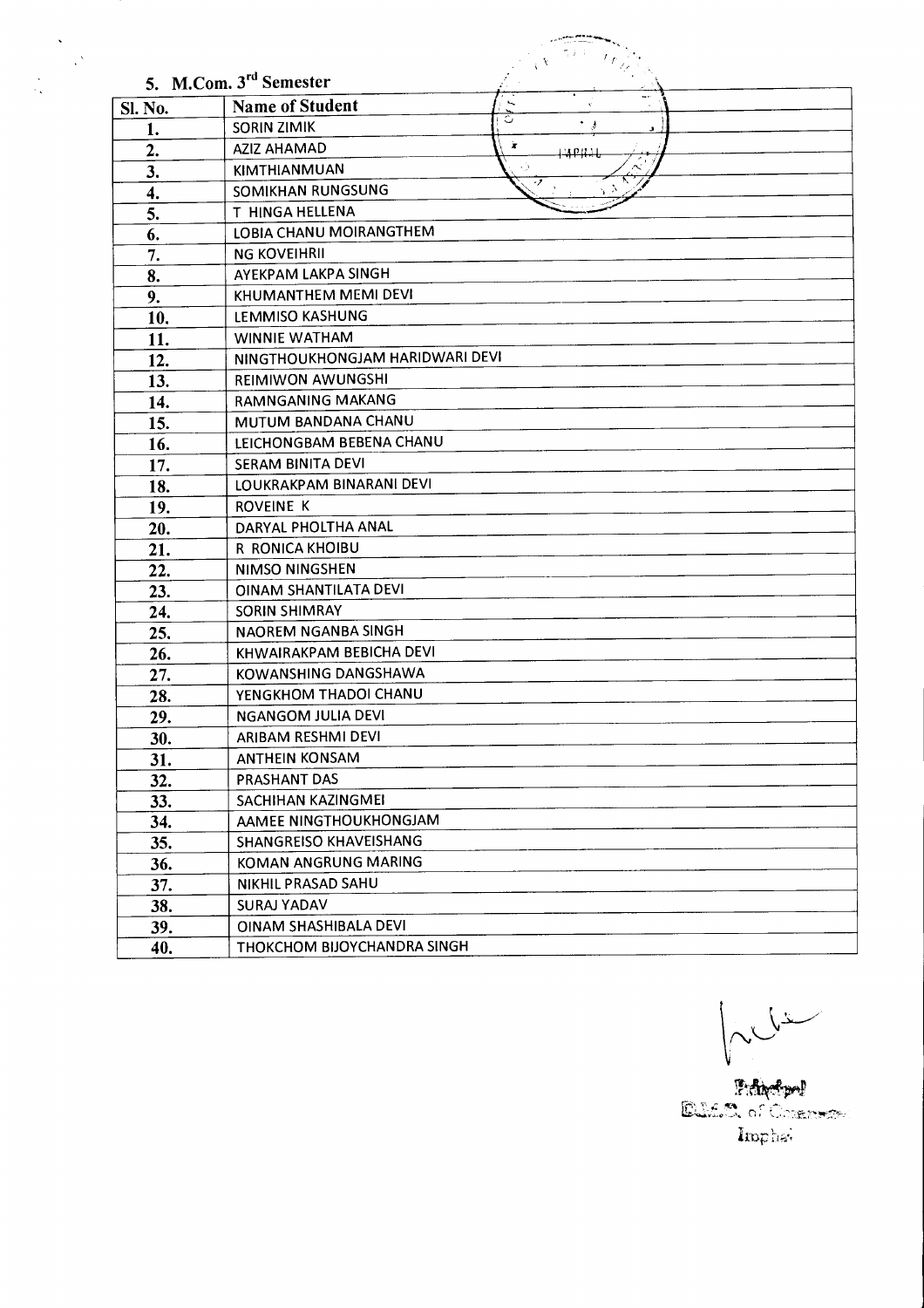|                | $\frac{Z}{\gamma}$<br>6. B.Com. 1 <sup>st</sup> Semester        |
|----------------|-----------------------------------------------------------------|
| <b>Sl. No.</b> | $\ddot{\bm{\epsilon}}$<br>⋝<br><b>Name of Student</b><br>Ő<br>Ť |
| 1.             | <b>THONGAM LUCKY</b>                                            |
| 2.             | ÷<br>TOUAM YAIPHABI CHANU<br>L'APHAI                            |
| 3.             | ∕ ≱.<br>THOKCHOM BINDYARANI DEVI                                |
| 4.             | <b>MILUN HAOKIP</b>                                             |
| 5.             | <b>SHISHIN AIMOL</b>                                            |
| 6.             | THIUCHUNDAI KAMEI                                               |
| 7.             | SOMIYA W.SHIMRAY                                                |
| 8.             | AKOIJAM MAJU DEVI                                               |
| 9.             | SOLOMON MANGGINGOU BAITE                                        |
| 10.            | PANMEI POUKHANLUNG BERNIC                                       |
| 11.            | <b>VERONICA LANAH</b>                                           |
| 12.            | <b>SORING SHITHUDANG</b>                                        |
| 13.            | <b>TAMRIN CHALHANG</b>                                          |
| 14.            | <b>MASOWON RAMROR</b>                                           |
| 15.            | ASEM RAMESHCHANDRA MEETEI                                       |
| 16.            | <b>GURUMAYUM RAJIV SHARMA</b>                                   |
| 17.            | WANGKHEM ZET SINGH                                              |
| 18.            | NONGMAITHEM SALAINGANBA SINGH                                   |
| 19.            | ANGOM SHIVANANDA SINGH                                          |
| 20.            | <b>CHINTHUNG THEMREIYO</b>                                      |
|                | DINESH SINGH LAISHRAM                                           |
| 21.<br>22.     | SAPAM CHINGLENKHOMBA MEETEI                                     |
|                | TAKHELLAMBAM SONALI DEVI                                        |
| 23.            | MALEMNGANBA LONGJAM                                             |
| 24.            | SARANGTHEM PRIYASHWORI DEVI                                     |
| 25.<br>26.     | <b>A.TOKHO BASETE</b>                                           |
| 27.            | <b>TETE NINGSUANKIM</b>                                         |
| 28.            | <b>KIMGRACY HANGSHING</b>                                       |
| 29.            | DIAAZ SHEIKH                                                    |
| 30.            | LANU ALBERT AIMOL                                               |
| 31.            | <b>R.SOLOMON</b>                                                |
| 32.            | <b>SHRISTY CHHETRY</b>                                          |
| 33.            | <b>PARPA HOIRING CHOTHE</b>                                     |
| 34.            | PRIYA KUMARI TIKHATRI                                           |
| 35.            | NONGTHOMBAM KHELEN SINGH                                        |
| 36.            | <b>VIVEK THAPA</b>                                              |
| 37.            | <b>MUTUM SILINDIA DEVI</b>                                      |
| 38.            | LONGJAM LAXMIBAI                                                |
| 39.            | PRAMESHWOR HEMAM                                                |
| 40.            | PECHIMAYUM                                                      |
| 41.            | LHINGNGINGAI DIMNGEL                                            |
| 42.            | KHONGBANTABAM NONGDON MEETEI                                    |
| 43.            | KHAIDEM CHANULEMBI CHANU                                        |
| 44.            | <b>ACHUNG KHUMBA</b>                                            |
| 45.            | SAMJETSABAM THOI SINGH                                          |
| 46.            | <b>LHAINEIKIM GUITE</b>                                         |
| 47.            | <b>JYOTI SAHU</b>                                               |
| 48.            | <b>ALKA SAHU</b>                                                |
| 49.            | <b>NANDINI KUMARI</b>                                           |
| 50.            | POONAM GUPTA                                                    |

 $\hat{\mathcal{A}}$ 

 $\overline{L}$ 

analistik oli Ocalam<del>ine</del><br>Raphes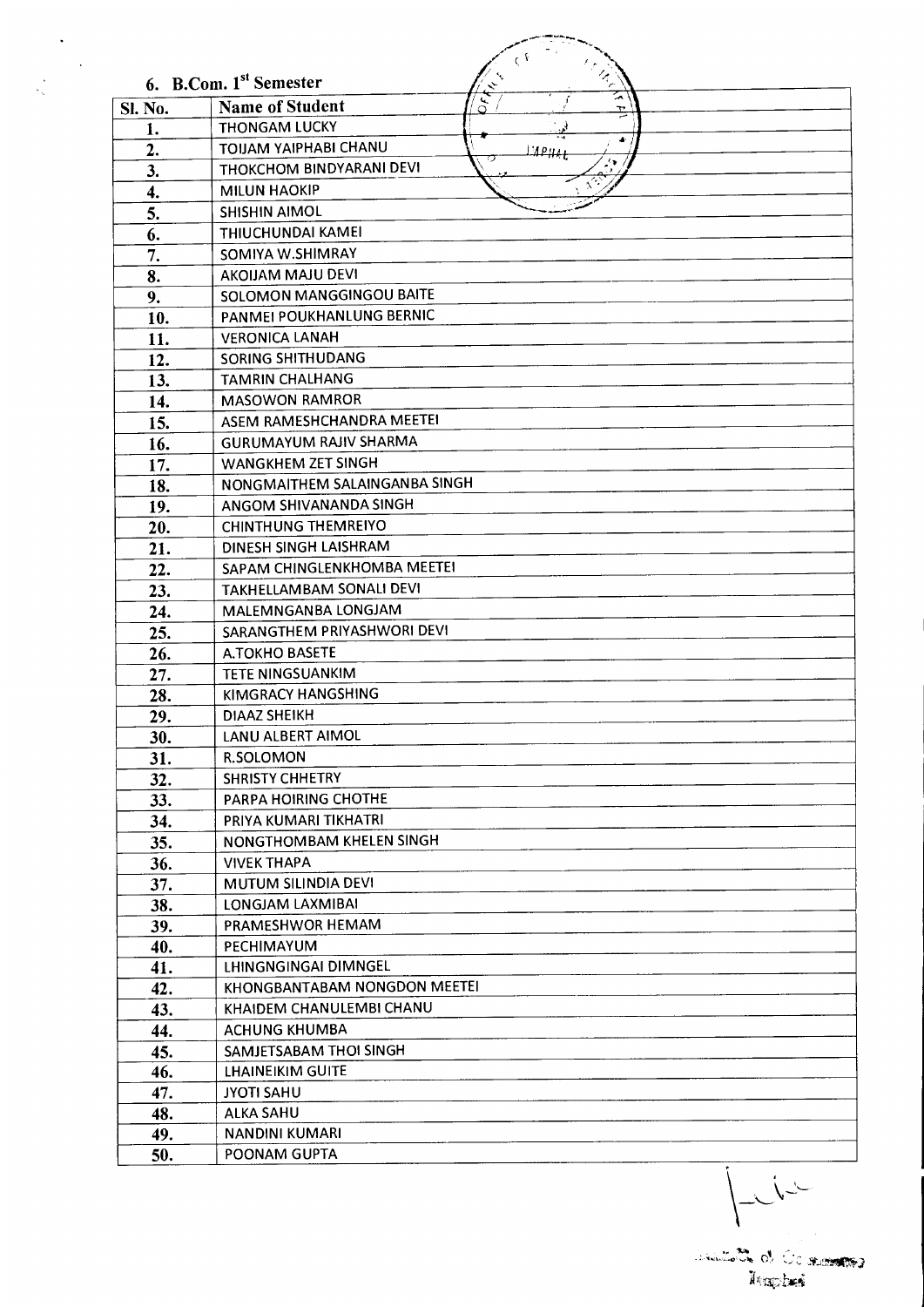| 51.        | ∄ris)<br><b>EKTA SAHU</b>                      |    |  |
|------------|------------------------------------------------|----|--|
| 52.        | <b>SNEHA KUMARI</b>                            | ħ. |  |
| 53.        | <b>VAHZOUJAH TUBOI</b>                         |    |  |
| 54.        | <b>HORNGAM LUITHUI</b>                         |    |  |
| 55.        | KHAIDEM JACKSON SINGH                          |    |  |
| 56.        | <b>W.NICOLAS</b>                               |    |  |
| 57.        | SADANANDA MAIBAM                               |    |  |
| 58.        | DANGMEI LUMGWANGLUNG                           |    |  |
| 59.        | <b>K.ANGMUN</b>                                |    |  |
| 60.        | HORCHANPHY KHAPUDANG                           |    |  |
| 61.        | SOROKHAIBAM INDRAJIT SINGH                     |    |  |
| 62.        | KSHETRIMAYUM RADHAPIYARI DEVI                  |    |  |
| 63.        | MAIBAM NEVINA DEVI                             |    |  |
| 64.        | OINAM DINESH SINGH                             |    |  |
| 65.        | <b>GAINGAMLU CAROLINE GONMEI</b>               |    |  |
| 66.        | <b>LAMBOIHAT KIPGEN</b>                        |    |  |
| 67.        | <b>SONU PRASAD</b>                             |    |  |
| 68.        | <b>VEASIINAI RK</b>                            |    |  |
| 69.        | <b>SHANGMILA MERCY S</b>                       |    |  |
| 70.        | MKMATHEEWSELLAH                                |    |  |
| 71.        | <b>RAHUL KHARIBAM</b>                          |    |  |
| 72.        | <b>SEIKHOLUN HAOKIP</b>                        |    |  |
| 73.        | <b>JOASH GONMEI</b>                            |    |  |
| 74.        | NONGMAITHEM AMAR SINGH                         |    |  |
| 75.        | <b>REBA SHIL</b>                               |    |  |
| 76.        | THIYAM SUNANDANI DEVI                          |    |  |
| 77.        | JOYCE KHONGSAI                                 |    |  |
| 78.        | <b>ADARSH SAHU</b>                             |    |  |
| 79.        | THD.JOSEPH THANGA CHIRU<br>SAPAM KUCHA SINGH   |    |  |
| 80.        |                                                |    |  |
| 81.        | <b>NIRAJ PAUL</b><br><b>JANGMITHANG HAOKIP</b> |    |  |
| 82.        | KSHETRIMAYUM GAMBIR SINGH                      |    |  |
| 83.<br>84. | ARNOLD MOIRANGTHEM                             |    |  |
| 85.        | <b>GANESH KUMAR GHIMIRE</b>                    |    |  |
| 86.        | TAKHELLAMBAM ALBART                            |    |  |
| 87.        | <b>FELIX NEWME</b>                             |    |  |
| 88.        | <b>RANGAISIN RONGMEN</b>                       |    |  |
| 89.        | JOSHUA GANGMEI                                 |    |  |
| 90.        | MAIBAM SARBINA DEVI                            |    |  |
| 91.        | LAISHRAM RITIKA DEVI                           |    |  |
| 92.        | <b>SURAJ DAS</b>                               |    |  |
| 93.        | THONGBAM LINTHOINGANBI CHANU                   |    |  |
| 94.        | THOKCHOM MERI DEVI                             |    |  |
| 95.        | LIKMABAM ANJALI CHANU                          |    |  |
| 96.        | <b>VARKUNG LAINOH</b>                          |    |  |
| 97.        | NONGTHOMBAM MENAKA DEVI                        |    |  |
| 98.        | NONGTHOMBAM JITKUMAR SINGH                     |    |  |
| 99.        | JANGTHAIPUILU DAIMEI                           |    |  |
| 100.       | JEET SARKAR                                    |    |  |
| 101.       | KHONGBANTABAM BIJETA CHANU                     |    |  |
| 102.       | HEIKHAM PREMCHAND SINGH                        |    |  |

Principal<br>D.M.C. of Commerci Imphel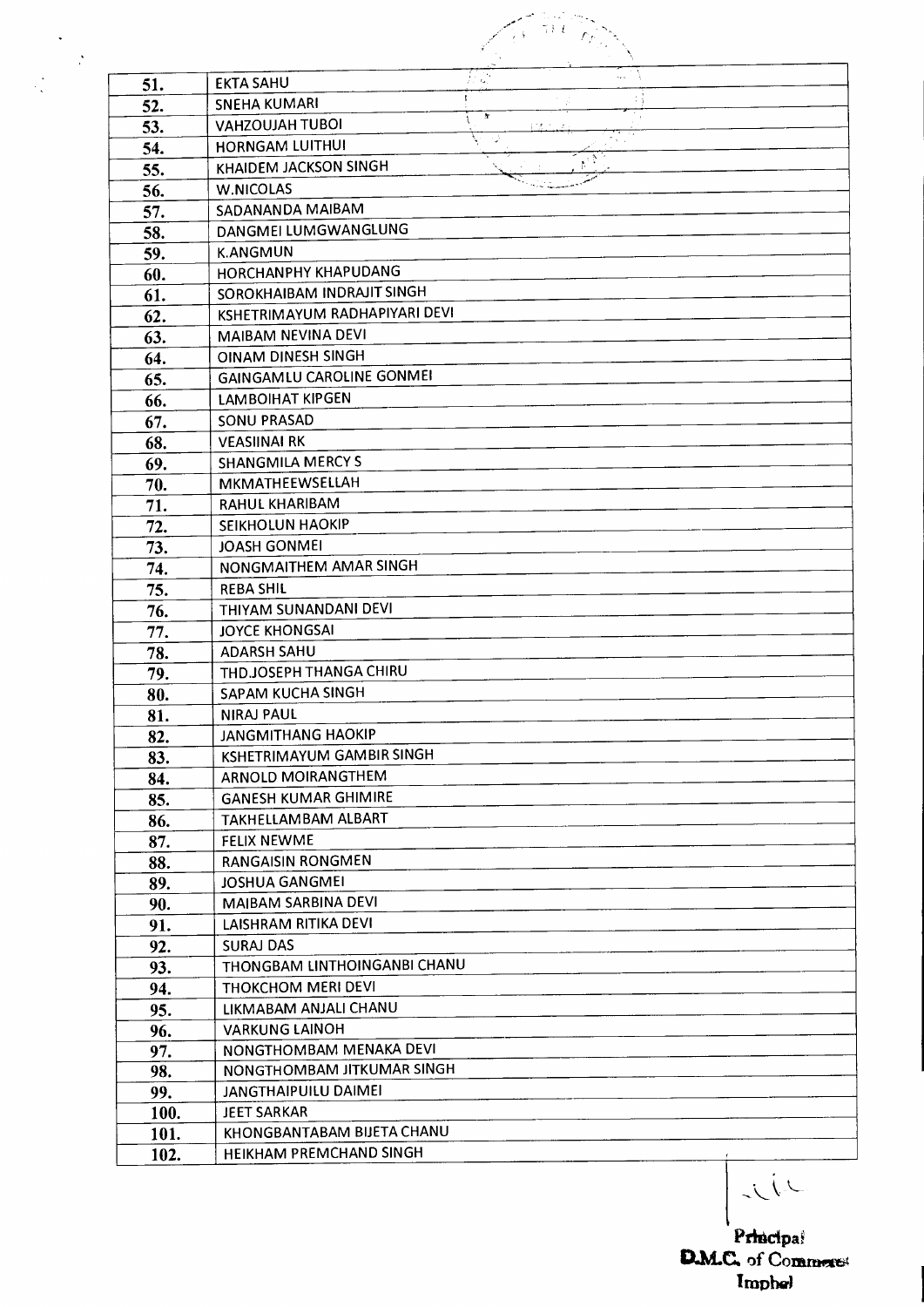| 103. | $C_{\mathbf{\vec{k}}}$<br>KAIPATLINGLIU GANGMEI |
|------|-------------------------------------------------|
| 104. | $\zeta$<br>POOJA DEY                            |
| 105. | ч.<br>HUIDROM SHANGKARJIT SINGH<br>$\circ$      |
| 106. | <b>BABLU KUMAR SAHU</b><br>. 3                  |
| 107. | 才<br><b>P.VEIPUNE</b><br>Глан                   |
| 108. | RICHA KUMARI PANDEY                             |
| 109. | SALAM PINKI CHANU                               |
| 110. | <b>ANJALI SAPAM</b>                             |
| 111. | KHULPU MOYAINGAM MARING                         |
| 112. | DHARAMRAJ MAHATO                                |
| 113. | <b>GIDEON KAMEI</b>                             |
| 114. | <b>GAISUILUNG KAMEI</b>                         |
| 115. | <b>GAIHIANLIU KAHMEI</b>                        |
| 116. | JOHNSON MOIRANGTHEM                             |
| 117. | <b>MAYASHOK VASHI</b>                           |
| 118. | ARJUN KUMAM                                     |
| 119. | <b>S.LHINGNEIMUAN SIMTE</b>                     |
| 120. | SALAM RANIBALA                                  |
| 121. | YENGKHOM HEROJIT SINGH                          |
| 122. | <b>SUNNY BANIK</b>                              |
| 123. | AHANTHEM PUNSHIBA SINGH                         |
| 124. | YENGKHOM ROSHAN SINGH                           |
| 125. | THOKCHOM ARVIND SINGH                           |
| 126. | LEISHANGTHEM KESHOJIT SINGH                     |
| 127. | TH. KHALRINGDAM                                 |
| 128. | NAOREM PRAVIN SINGH                             |
| 129. | LOURIYAM BROMESHWAR SINGH                       |
| 130. | SAIKHOM KENEDY SINGH                            |
| 131. | <b>LAISHRAM BIONA DEVI</b>                      |
| 132. | ANDISON THOKCHOM                                |
| 133. | OINAM PRITHIVIRAJ SINGH                         |
| 134. | WANGLEMBAM NENA DEVI                            |
| 135. | <b>RASHMI DAS</b>                               |
| 136. | GEETCHANDRA KHONGBANTABAM                       |
| 137. | ALINA TAIBANGJAM                                |
| 138. | WAHENGBAM RAJ SINGH                             |
| 139. | <b>VIDDHANT CHHETRY</b>                         |
| 140. | NINGOMBAM DINISON                               |
| 141. | <b>ROHIT MAIBAM</b>                             |
| 142. | <b>SHIVANI SONI</b>                             |
| 143. | NONGMAITHEM LINTHOINGAMBI                       |
| 144. | <b>AMAN HUIDROM</b>                             |
| 145. | HAORONGBAM NONGKHAMBA MEITEI                    |
| 146. | <b>HUIREM JACK SINGH</b>                        |
| 147. | Y. REJOYSON KHUMBA                              |
| 148. | LUNGEANG KAMEI                                  |
| 149. | PRIYANKA JAISWAL                                |
| 150. | MOIRANGTHEM TARUN SINGH                         |
| 151. | <b>OINAM PINTU DEVI</b>                         |
| 152. | AKASH SHARMA ARIBAM                             |
| 153. | <b>CHUNTHAILIU RONGMEI</b>                      |
| 154. | LAMA ANJALI                                     |

 $\mathcal{L}$ 

 $\sqrt{2}$ **Elizabetpal**<br>Elizabeth of Company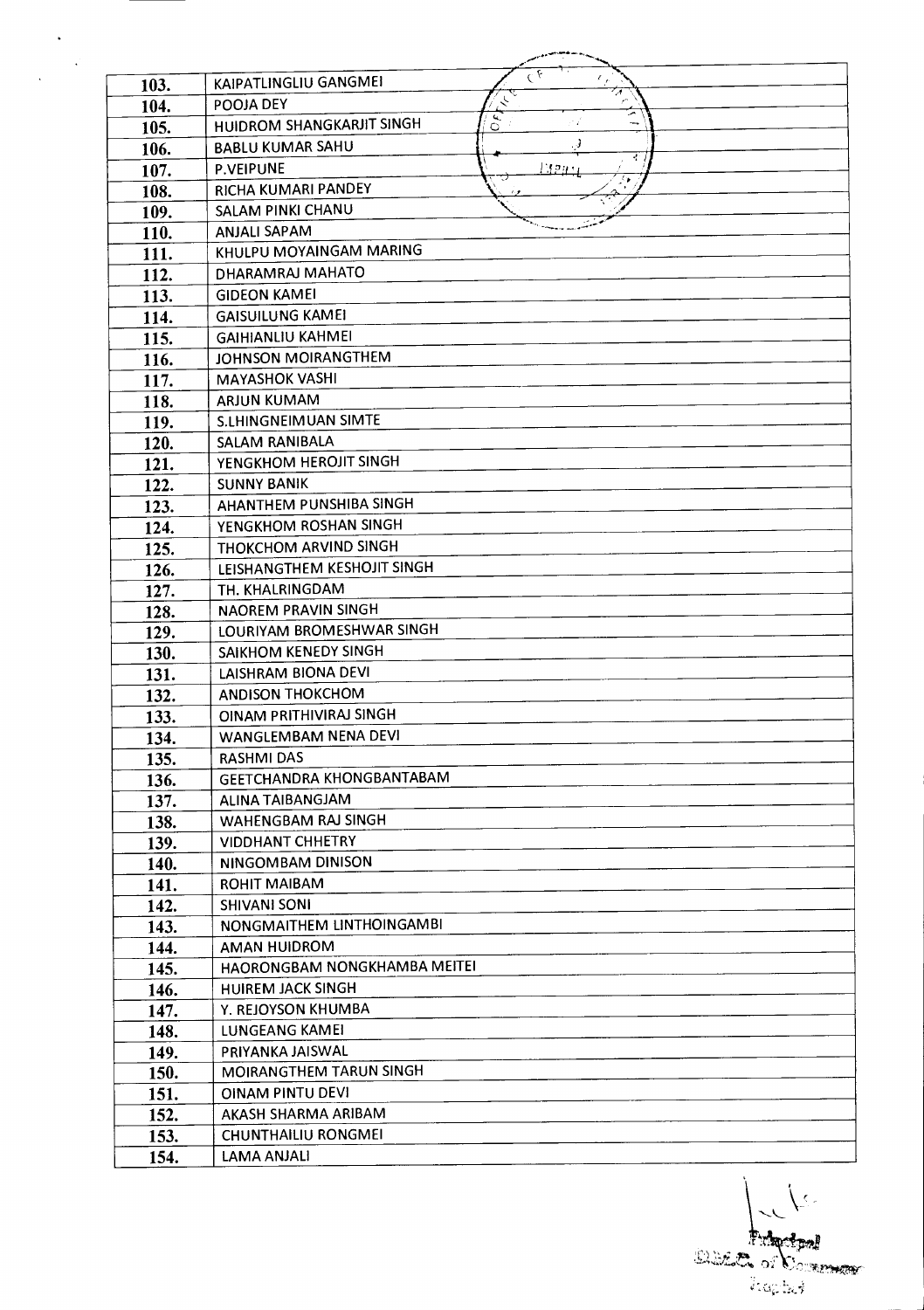| 155.         | <b>DIVYA KUMARI</b>                                         |  |
|--------------|-------------------------------------------------------------|--|
| 156.         | OKRAM SANJITA DEVI                                          |  |
| 157.         | ELANGBAM PRIYA CHANU                                        |  |
| 158.         | $\mathbf{y}$<br>KHWAIRAKPAM NOBIN SINGH                     |  |
| 159.         | YUMKHAIBAM MONTESHWORI DEVI                                 |  |
| 160.         | CHINGANGBAM BIDIYARANI CHANU                                |  |
| 161.         | <b>ROSHNI GUPTA</b>                                         |  |
| 162.         | LAITONGJAM ELIZABETH CHANU                                  |  |
| 163.         | LAISHRAM ANJITA DEVI                                        |  |
| 164.         | <b>B.ADAHA</b>                                              |  |
| 165.         | NINGTHOUKHONGJAM NOKULSANA MEITEI                           |  |
| 166.         | <b>NEHA JAISWAL</b>                                         |  |
| 167.         | ACHOM BIRAHANGSHA SINGH                                     |  |
| 168.         | MOIRANGTHEM BIRONIKA DEVI                                   |  |
| 169.         | SANASAM AJITKUMAR SINGH                                     |  |
| 170.         | <b>JULIA THINGOM</b>                                        |  |
| 171.         | THONGAM RICHANDOJEN SINGH                                   |  |
| 172.         | <b>VARETY LUNGLENG</b>                                      |  |
| 173.         | SEMTHILANU DARENGJIR AIMOL                                  |  |
| 174.         | <b>JACOB MEITHAI PANMEI</b>                                 |  |
| 175.         | KABRAMBAM SOPHIA DEVI                                       |  |
| 176.         | THIYAM SITALJIT MEITEI                                      |  |
| 177.         | SAGOLSHEM KHUSHI DEVI                                       |  |
| 178.         | ANJALI TAKHELLAMBAM                                         |  |
| 179.         | LUNGKUPOU GONMEI                                            |  |
| 180.         | <b>BUDHIMANTA LOITONGBAM</b>                                |  |
| 181.         | <b>L.VITUONUO PAO</b>                                       |  |
| 182.         | MENAKA SOROKHAIBAM                                          |  |
| 183.         | YENSHEMBAM SAIMON                                           |  |
| 184.         | <b>DIKSHA SAHU</b>                                          |  |
| 185.         | THOKCHOM ANJALI DEVI                                        |  |
| 186.         | KRISHNA KUMAR PASAWAN                                       |  |
| 187.         | SHIJAGURUMAYUM DINGDING SHARMA<br><b>NGULLIEN LENGTHANG</b> |  |
| 188.         |                                                             |  |
| 189.         | <b>BEEKHIL NANDEIBAM</b><br>SANGAM PRASAD GUPTA             |  |
| 190.         | THOUDAM KHELCHANDRA SINGH                                   |  |
| 191.         | POUGUANGREI KAMEI                                           |  |
| 192.         | THOUDAM SANANINGTHEM SINGH                                  |  |
| 193.<br>194. | <b>HEISNAM NAPOLEON SINGH</b>                               |  |
| 195.         |                                                             |  |
| 196.         | THOUDAM OMAL SINGH                                          |  |
| 197.         | <b>ABHISHEK KUMAR</b><br>KONTHOUJAM DAYANANDA SINGH         |  |
| 198.         | MOIRANGTHEM SATYAJIT SINGH                                  |  |
| 199.         | NAMEIRAKPAM MONIKA                                          |  |
| 200.         | SANGLALREM                                                  |  |
| 201.         | <b>CHINGAKHAM ROBINSON</b>                                  |  |
| 202.         | MAYANGLAMBAM NERODA DEVI                                    |  |
| 203.         | <b>SOMPI PAUL</b>                                           |  |
| 204.         | ROSHNI KUMARI SAHU                                          |  |
| 205.         | <b>JIANTHUILUNG KG</b>                                      |  |
| 206.         | TAKHELLAMBAM BABYROSE DEVI                                  |  |

 $\hat{\mathbf{v}}$ 

 $\frac{1}{2}$ 

 $\sim 2$ 

**D.M.C.** of **Commerce** *invh44,1*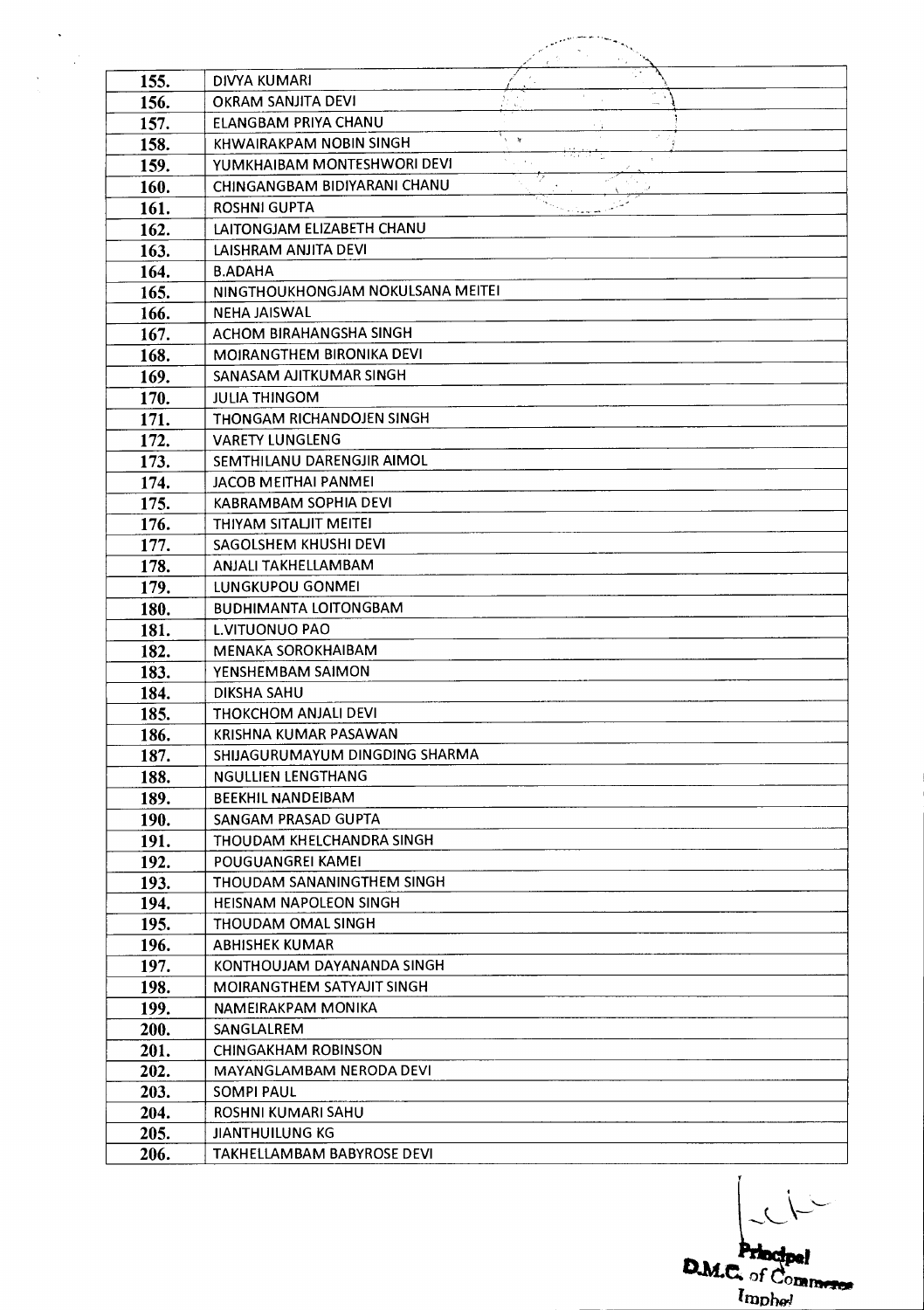|              | $r_{\frac{\lambda_{\lambda}}{2}}$<br>$\mathfrak{c}^{\mathfrak{k}}$ |
|--------------|--------------------------------------------------------------------|
| 207.         | $\tilde{\mathbf{z}}$<br>Ń,<br>SONIA KUMARI GUPTA<br>Ń              |
| 208.         | ц,<br><b>ASAYEIO JOYSON</b><br>u,                                  |
| 209.         | Ł.<br>POURODTHUI PHAOMEI                                           |
| 210.         | 案<br><b>L.LUNGREIPHY PULOM</b><br><b>FAPHAL</b>                    |
| 211.         | $\tilde{\phantom{a}}$<br>⊃<br>SHEJAL GUPTA SAHU                    |
| 212.         | <b>BISHWADEEP PRASAD SAHU</b>                                      |
| 213.         | MATHANMI JAJO                                                      |
| 214.         | KHWAIRAKPAM SUNANDA DEVI                                           |
| 215.         | <b>BHAVUK JAIN</b>                                                 |
| 216.         | <b>TUSHAR JAIN</b>                                                 |
| 217.         | NINGTHOUKHONGJAM BRONZE                                            |
| 218.         | MD. SIDIQUE                                                        |
| 219.         | DIMCHUINGAMLI RONGMEI                                              |
| 220.         | <b>DIVYA SAHU</b>                                                  |
| 221.         | <b>MUSKAN SAHU</b>                                                 |
| 222.         | NAMARAM RAMANANDA MEITEI                                           |
| 223.         | <b>TANU SAHU</b>                                                   |
| 224.         | SURJEET SAHU                                                       |
| 225.         | <b>BINIT ROY</b>                                                   |
| 226.         | NANDEIBAM SANATOMBA SINGH                                          |
| 227.         | YUMNAM VICSON SINGH                                                |
| 228.         | <b>TAKHELCHANGBAM DEVIYA DEVI</b>                                  |
| 229.         | <b>MANIKUMAR MOIRANGTHEM</b>                                       |
| 230.         | LONGJAM BISHORANJAN                                                |
| 231.         | PRIYANKA DAS                                                       |
| 232.         | MOIRANGTHEM SADANANDA SINGH                                        |
| 233.         | <b>BEGUM SAHIBA</b>                                                |
| 234.         | RP. STOIBA GRACESON                                                |
| 235.         | <b>MONIKA PANGAMBAM</b>                                            |
| 236.         | <b>BELCI RAJKUMARI</b>                                             |
| 237.         | LAISHRAM SADANANDA MEITEI                                          |
| 238.         | <b>MEINAM PREM SINGH</b>                                           |
| 239.         | NAITHAONA THAIMEI                                                  |
| 240.         | SHAGOLSEM TAMTAM SINGH                                             |
| 241.         | STEPHEN SOROKHAIBAM                                                |
| 242.         | SHAGOLSEM ROJEN SINGH                                              |
| 243.         | <b>WORSHIMCHON KS</b><br><b>DIMMEI RAIMEI</b>                      |
| 244.         | LAITONJAM RISHIKESH                                                |
| 245.<br>246. | PETER NG                                                           |
| 247.         | MOIRANGTHEM LALINE SINGH                                           |
| 248.         | <b>BOSHLI WANGKHEM</b>                                             |
| 249.         | SHOUGAIJAM ARNOLD MEITEI                                           |
| 250.         | <b>VELENA AHANTHEM</b>                                             |
| 251.         | ROJITA MOIRANGTHEM                                                 |
| 252.         | PRIYANGKA AKOIJAM                                                  |
| 253.         | MODECAI GONMEI                                                     |
| 254.         | PRIYANGKA WAIKHOM                                                  |
| 255.         | CHONGTHAM SHEMKUMAR SINGH                                          |
| 256.         | <b>WAHENGBAM BIJEN SINGH</b>                                       |
| 257.         | SOIBAM SURAJ SINGH                                                 |
| 258.         | LIANLUNTHANG DOUSHEL                                               |

Report of Chance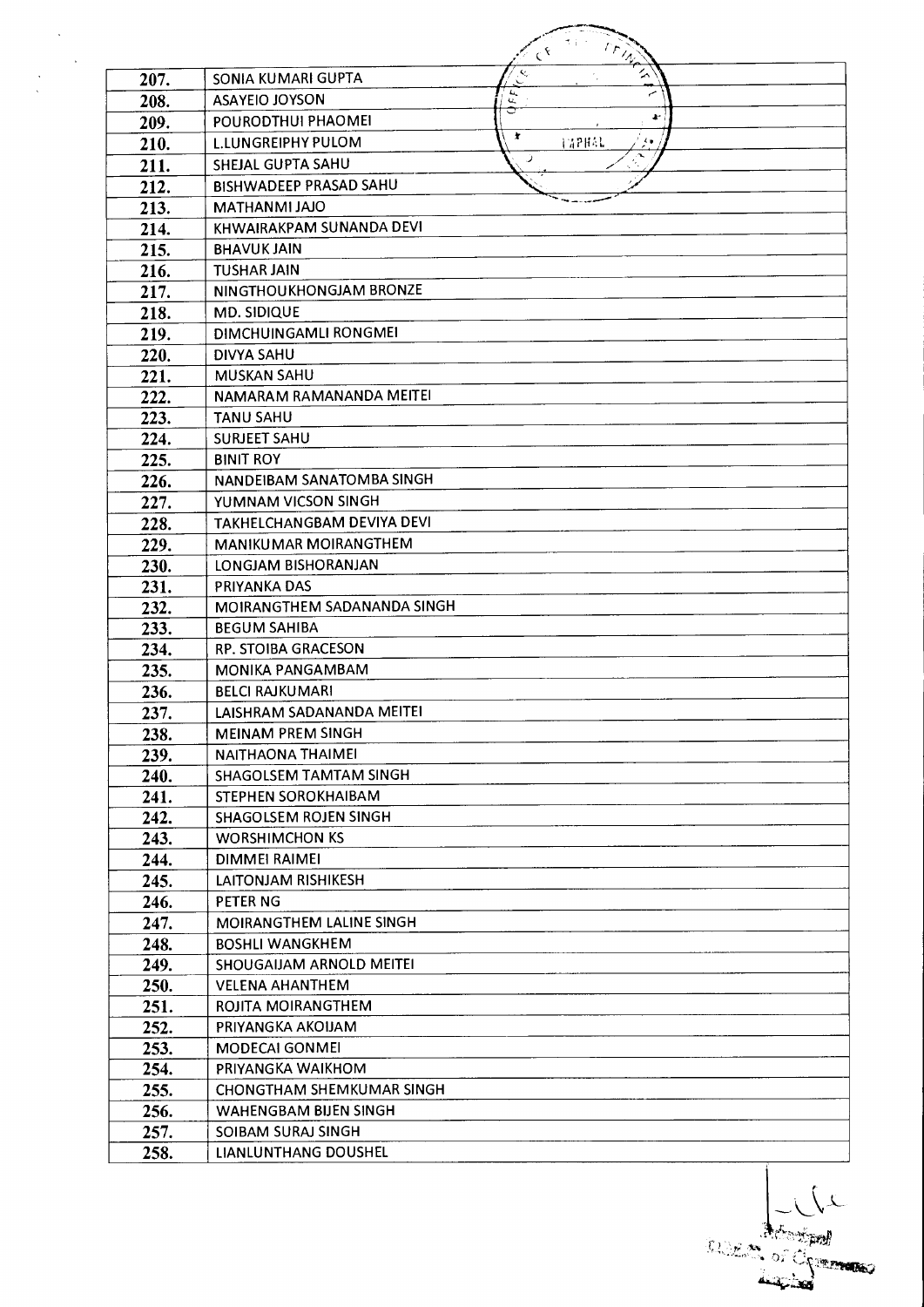|      | エトリ                                             |
|------|-------------------------------------------------|
|      | <b>CEMMA</b>                                    |
| 259. | ্<br><b>ROBIN RANPAL</b><br>T<br>$\ell_{\rm A}$ |
| 260. | े<br>०<br><b>AHANTHEM VICTORIA DEVI</b>         |
| 261. | F<br>THONGAM SANDEEP SINGH<br>À.                |
| 262. | LAPRAL<br><b>ROBINSON WANGKHEM</b>              |
| 263. | SAURAV KUMAR JAISWAL<br>v                       |
| 264. | <b>MUTUM JUMPER SINGH</b>                       |
| 265. | <b>SHARANJ RANA</b>                             |
| 266. | P.ALISHIA                                       |
| 267. | SANASAM ANJALI DEVI                             |
| 268. | <b>NEHA RAWANI</b>                              |
| 269. | <b>RIYA SAHU</b>                                |
| 270. | THEMREISHANG AS ZIMIK                           |
| 271. | <b>MOIRANGHTEM KENY MEITEI</b>                  |
| 272. | <b>M. FRANCIS</b>                               |
| 273. | LAIPHAKPAM SURAKSANA DEVI                       |
| 274. | <b>SUBHAM SAHU</b>                              |
| 275. | <b>SUGREET KUMAR</b>                            |
| 276. | TOIJAM LINTHOINGAMBI CHANU                      |
| 277. | <b>ANUBHAV KEISHAB</b>                          |
| 278. | <b>JEMMY VAIPHEI</b>                            |
| 279. | KHWAIRAKPAM BIDHYA DEVI                         |
| 280. | <b>VIJAYSON TIRKEY</b>                          |
| 281. | SHEETAL MANGSHATABAM                            |
| 282. | <b>KRISHNAKUMAR NAOREM</b>                      |
| 283. | <b>RUHANA SHAH</b>                              |
| 284. | <b>KH RUHAN</b>                                 |
| 285. | KH SHOHIB AHAMAD                                |
| 286. | <b>ARUP DEB</b>                                 |
| 287. | MAYANGLAMBAM SENORIKA DEVI                      |
| 288. | HUIDROM ROMIO MEITEI                            |
| 289. | DEEPAK DEY                                      |
| 290. | THEMNGAICHING HAOKIP                            |
| 291. | <b>HONEITHEM HAOKIP</b>                         |
| 292. | RENI THIYAM                                     |
| 293. | DEVARANI MAIBAM                                 |
| 294. | YENGKHOM NOINOISANA MEITEI                      |
| 295. | <b>AKASH KUMAR</b>                              |
| 296. | <b>FREEDA BUNGDON</b>                           |
| 297. | BIDYANANDA KHUMUKCHAM                           |
| 298. | <b>GIBSON LAISHRAM</b>                          |
| 299. | INDRAKUMAR SINGH CHINGTHAM                      |
| 300. | ELAINE NEICHAMKIM                               |
| 301. | LAMHOICHONG LHOUVUM                             |
| 302. | LUNMMILAL KIPGEN                                |
| 303. | LEIYANIM ASARA                                  |
| 304. | <b>CHONGTHAM BIKI SINGH</b>                     |
| 305. | SHAMJETSHABAM BIKRAM SINGH                      |
| 306. | <b>IRENGBAM JOHNSON</b>                         |
| 307. | OPHELIA TAKHELLAMBAM                            |
| 308. | KHAIDEM SUSHIL SINGH                            |
| 309. | KONGBIRAILATPAM PHAGUNI                         |
| 310. | SOMIR DEB                                       |

 $\hat{\mathbf{v}}$ 

**D.M.C.** of Comment  $\tilde{\mathbf{X}}$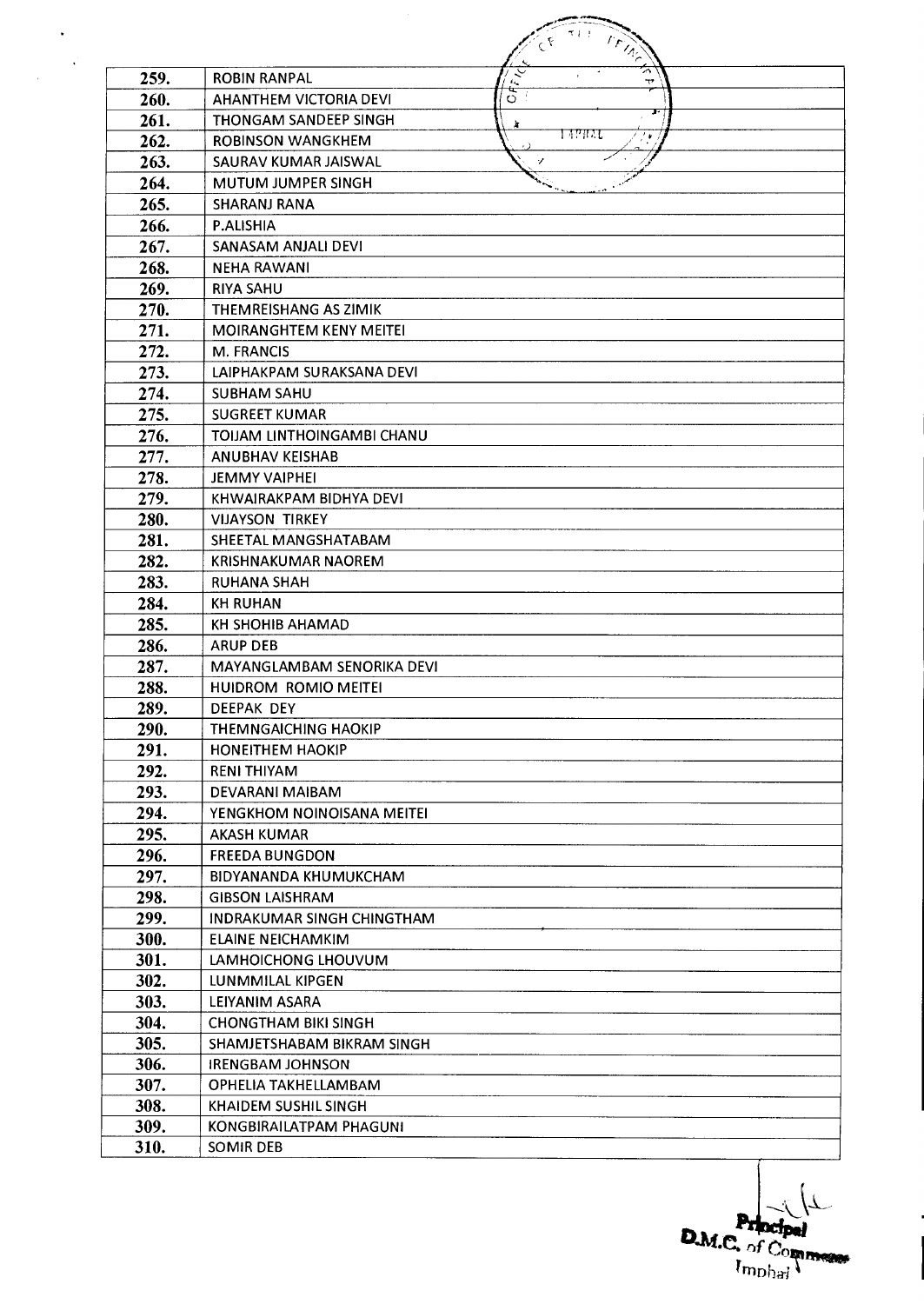|      |                               | $\overline{\mathbb{Z}}$ :<br><b>MARS</b><br>$\epsilon^{\chi}$ |
|------|-------------------------------|---------------------------------------------------------------|
| 311. | THANGJAM LITHOINGANBI CHANU   | ム                                                             |
| 312. | <b>SEEMA MALLIK</b>           | $\frac{\mu}{\Omega}$<br>س                                     |
| 313. | DIANA SANASAM                 | $\mathbf{r}$                                                  |
| 314. | SANGEETA DEB                  | <b>MPRAL</b>                                                  |
| 315. | <b>ROSHNI KUMARI</b>          |                                                               |
| 316. | PRIYOKUMAR NINGTHOUJAM        |                                                               |
| 317. | <b>NG HOLANE</b>              |                                                               |
| 318. | OINAM LEIMINA CHANU           |                                                               |
| 319. | <b>ANANTA CHOUDURY</b>        |                                                               |
| 320. | <b>HAWAIBAM KHELRAJ SINGH</b> |                                                               |
| 321. | TH.MAHONGNAO                  |                                                               |
| 322. | DAVID LUNGOUMANG TOUTHANG     |                                                               |
| 323. | THOUDAM BIKRAM SINGH          |                                                               |
| 324. | AMARJIT SORAM                 |                                                               |
| 325. | PUSHPA THOUNAOJAM             |                                                               |
| 326. | KHANGEMBAM BIDYALAXMI DEVI    |                                                               |
| 327. | <b>BIKRAM MAZUMDAR</b>        |                                                               |

والمستستقيلين

## 7. B.Com. 3<sup>rd</sup> Semester

 $\mathcal{N}^{\pm}$ 

| Sl. No. | <b>Name of Student</b>           |
|---------|----------------------------------|
| 1.      | <b>HUIDROM ABOMCHA SINGH</b>     |
| 2.      | M. MARTIN LIANGAO                |
| 3.      | <b>NARESH LAISHRAM</b>           |
| 4.      | <b>GUIRIANGLIU DAINAH GONMEI</b> |
| 5.      | <b>THOKCHOM ROHIT SINGH</b>      |
| 6.      | PUYAM SINGHAJIT SINGH            |
| 7.      | KHUMANTHEM HIYAIKHOMBA MEITEI    |
| 8.      | <b>GAICHAMDINLIU PANMEI</b>      |
| 9.      | LAIMAYUM CACU SHARMA             |
| 10.     | <b>EKANT RAJBONGSHI</b>          |
| 11.     | THD HUDSON CHIRU                 |
| 12.     | NONGMAITHEM HEMABATI DEVI        |
| 13.     | KEISHAM SAMANANDA SINGH          |
| 14.     | <b>ABUJAM SHEITYAJIT SINGH</b>   |
| 15.     | THINGUJAM DINESH SINGH           |
| 16.     | HAMOM BIDYANANDA SINGH           |
| 17.     | AHONGSANGBAM PANTHUNGBA KHUMAN   |
| 18.     | <b>WUNGNAOSO CHITHUNG</b>        |
| 19.     | <b>ANTHONY JANGMINLEN</b>        |
| 20.     | <b>GINZOMLIEN</b>                |
| 21.     | <b>AVINASH WAHENGBAM</b>         |
| 22.     | KONSAM NEPOLIAN SINGH            |
| 23.     | SHIMREISA SHIMPHRUI              |
| 24.     | SONY KUMARI YADAV                |
| 25.     | <b>SUCHITA KUMARI</b>            |
| 26.     | KHWAIRAKPAM ALPANA DEVI          |
| 27.     | <b>KARUNA ANGOM</b>              |
| 28.     | PHURITSHABAM ANJANA DEVI         |
| 29.     | <b>RABIN PAUDYEL</b>             |
| 30.     | <b>MD WARISH</b>                 |
| 31.     | <b>CHESAM SHAHEED HUSSAIN</b>    |
| 32.     | SAGARIKA SINGH RAJPUT            |

Edmond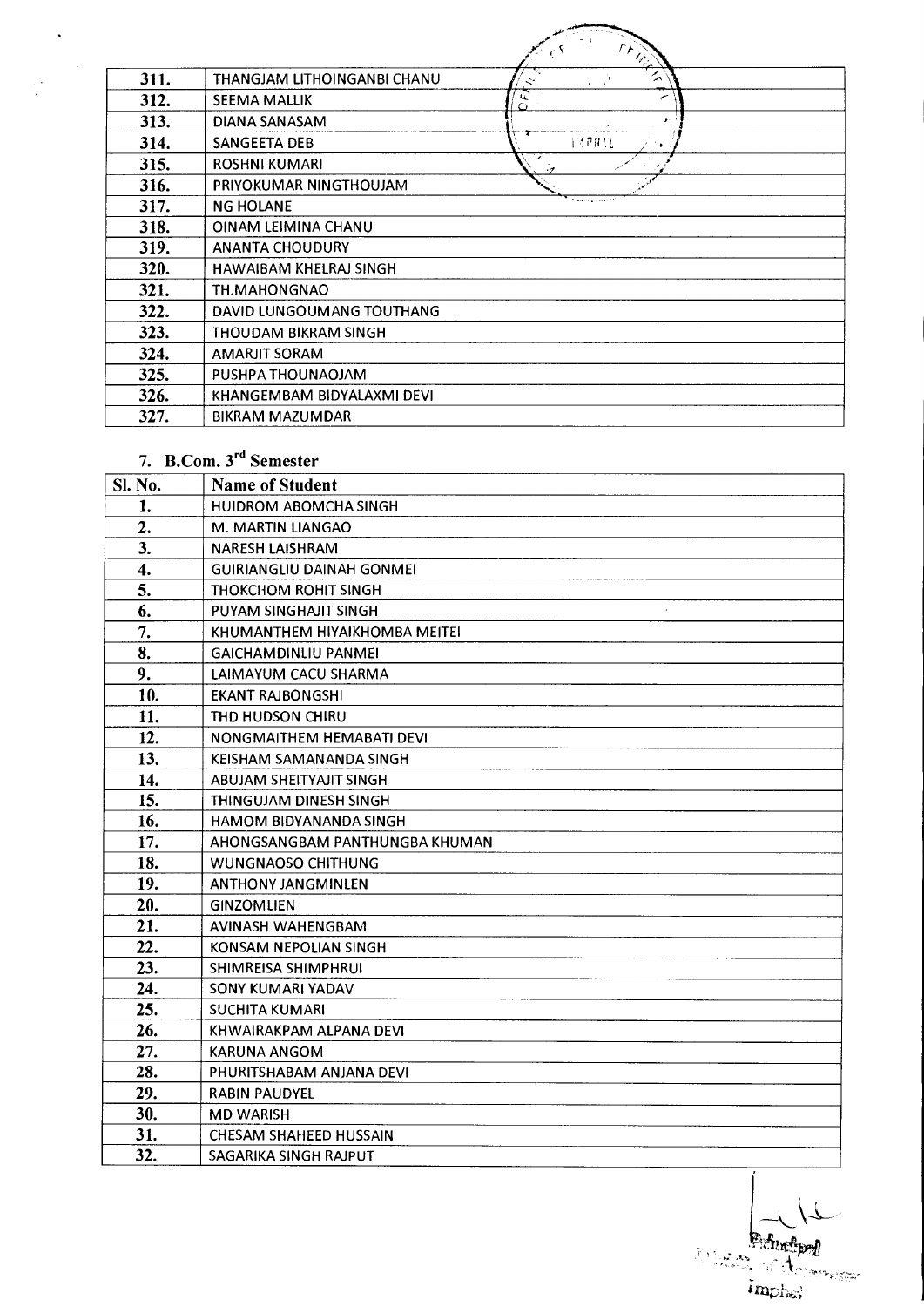|            | ሲ ነ- እ                                                                        |  |
|------------|-------------------------------------------------------------------------------|--|
|            |                                                                               |  |
|            |                                                                               |  |
| 33.        | SOMAYARNGAM RIMAI                                                             |  |
| 34.        | Ξ.<br>NONGTHONGBAM SYLVESTIN                                                  |  |
| 35.        | $\frac{1}{2}$ , $\frac{1}{2}$ , $\frac{1}{2}$<br>ł.<br><b>DULIN DEZZY KOM</b> |  |
| 36.        | LOYALAKPI NINGOMBAM                                                           |  |
| 37.        | THANGGOULALA LHOUVUM                                                          |  |
| 38.        | DANIEL NEHMINTHANG                                                            |  |
| 39.        | <b>MAIMOM BANDANA DEVI</b>                                                    |  |
| 40.        | YUMNAM MELODY DEVI                                                            |  |
| 41.        | <b>TANGANGLUNG KAMEIH</b>                                                     |  |
| 42.        | LISHAM TAIBANGANBA MEITEI                                                     |  |
| 43.        | <b>MS SAREICHON</b>                                                           |  |
| 44.        | <b>TAJON WANGLIU NEWMAI</b>                                                   |  |
| 45.        | THOKCHOM KEBITON CHANU                                                        |  |
| 46.        | LEIYAPAM ASAIWO                                                               |  |
| 47.        | <b>TEKHE MEKRISUH</b>                                                         |  |
| 48.        | V WUNGYAOCHAN ZIMIK                                                           |  |
|            | <b>DANII DENNIS</b>                                                           |  |
| 49.        |                                                                               |  |
| 50.        | <b>HOPESON NIUMAI</b>                                                         |  |
| 51.<br>52. | NAOREM PRIYORANJAN SINGH<br><b>SAMIKSHA DHAKAL</b>                            |  |
|            | <b>TULESHORI ELANGBAM</b>                                                     |  |
| 53.        | KHUMBONGMAYUM RATIKA CHANU                                                    |  |
| 54.        |                                                                               |  |
| 55.        | SALAM SHEILA DEVI                                                             |  |
| 56.        | <b>CHANDA DEVI KAFLE</b>                                                      |  |
| 57.        | SHRIJANA CHHETRY                                                              |  |
| 58.        | <b>GANTHUINGAM RONGMEI</b>                                                    |  |
| 59.        | <b>SENJAM THOIBA MEITEI</b>                                                   |  |
| 60.        | YUMNAM SYLVIA                                                                 |  |
| 61.        | THOUNAOJAM DAYALUXMI DEVI                                                     |  |
| 62.        | YENGKOKPAM MONICA CHANU                                                       |  |
| 63.        | MANSAKLA TUITHUNG                                                             |  |
| 64.        | <b>VNITY ANKANG</b>                                                           |  |
| 65.        | <b>HORYAOLA KHAMRANG</b>                                                      |  |
| 66.        | <b>ABNER KEISHING</b>                                                         |  |
| 67.        | NGAIRANGBAM CHELSIA CHANU                                                     |  |
| 68.        | MONOHARMAYUM ESTHER SHARMA                                                    |  |
| 69.        | NONGTHOMBAM THABATON DEVI                                                     |  |
| 70.        | NINGOMBAM SINDHIYA DEVI                                                       |  |
| 71.        | SAPAM SUSMITA DEVI                                                            |  |
| 72.        | AKOUAM CHINGKHEINGANBI CHANU                                                  |  |
| 73.        | KHWAIRAKPAM SURJAKUMAR SINGH                                                  |  |
| 74.        | WAREPAM SHITALIT SINGH                                                        |  |
| 75.        | RAYMOND NONGMAITHEM                                                           |  |
| 76.        | <b>HEISNAM RAWLAND SINGH</b>                                                  |  |
| 77.        | NINGOMBAM ADITYA MEITEI                                                       |  |
| 78.        | LINTHOI YUMNAM                                                                |  |
| 79.        | <b>PEBAM RONEN MEITEI</b>                                                     |  |
| 80.        | NINGTHOUJAM KANANBALA                                                         |  |
| 81.        | <b>NIKHIL KUMAR GUPTA</b>                                                     |  |
| 82.        | <b>SURAJ DAS</b>                                                              |  |
| 83.        | <b>MASOTCHAN BRIAMPAN</b>                                                     |  |
| 84.        | <b>VISHAL CHAUHAN</b>                                                         |  |

 $\ddot{\phantom{0}}$ 

 $\mathcal{A}^{\mathcal{A}}$ 

Principal **-(- D.14..C. of Com**et **Impha4**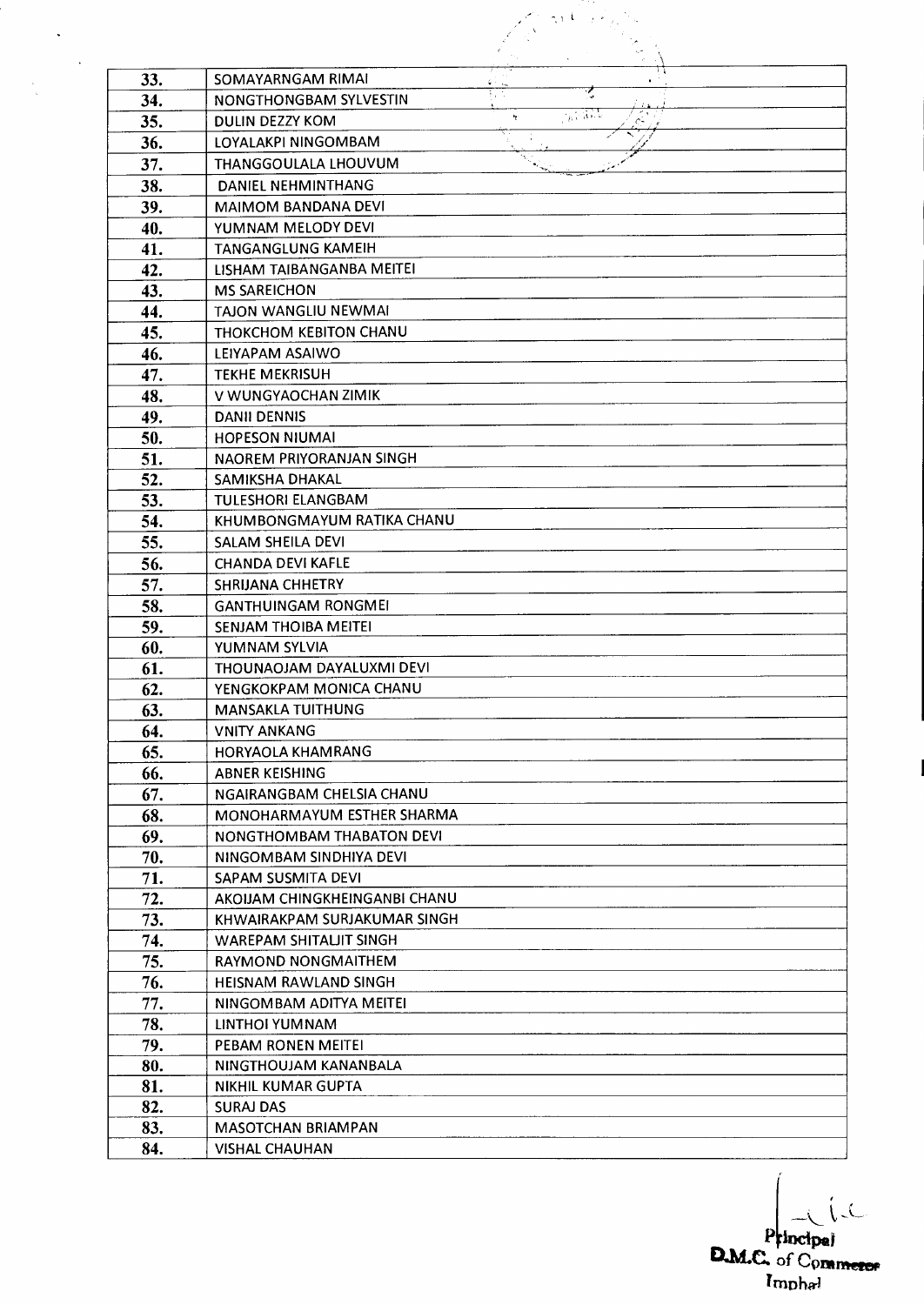| A. |                     | ユトリ<br>$\frac{1}{\sqrt{2}}$<br>$\epsilon^{\chi}$          |
|----|---------------------|-----------------------------------------------------------|
|    | 85.                 | 4<br><b>DENUKA MAIBAM</b>                                 |
|    | 86.                 | E<br>OINAM KEKETHOIBA MEITEI<br>O<br>J.                   |
|    | 87.                 | <b>IROM SAMARIAN MEITEI</b>                               |
|    | 88.                 | <del>13188.</del><br>$\mathbf{r}$<br>SUBHAM KUMAR JAISWAL |
|    | 89.                 | -7<br><b>VICTORY NINGOMBAM</b>                            |
|    | 90.                 | NONGMAITHEM REBITA                                        |
|    | 91.                 | SORAISHAM AMARJIT SINGH                                   |
|    | 92.                 | NAMOIJAM JOYBIR SINGH                                     |
|    | 93.                 | HUIDROM CHANDRAKANTA MEITEI                               |
|    | 94.                 | WANGKHEM ROSHAN SINGH                                     |
|    | 95.                 | YENSEHEMBAM SALEJA CHANU                                  |
|    | 96.                 | LOUKRAKPAM FLORENCE                                       |
|    | 97.                 | <b>NAOREM JOHN SINGH</b>                                  |
|    | 98.                 | <b>NETA LOITONGBAM</b>                                    |
|    | 99.                 | <b>HUIREM DAVID SINGH</b>                                 |
|    | 100.                | <b>TOIJAM SANAMANI SINGH</b>                              |
|    | 101.                | CHINGAKHAM SHANTIRANI DEVI                                |
|    | 102.                | KHARIBAM DIVIYA DEVI                                      |
|    | 103.                | NONGMAITHEM ANJALIDEVI                                    |
|    | 104.                | LOITONGBAM GITANJALI DEVI                                 |
|    | 105.                | KHAGEMBAM SUNANDA DEVI                                    |
|    | 106.                | NONGMEITHEM SAITA DEVI                                    |
|    | 107.                | RAJKUMAR JOHNSON SINGH                                    |
|    | 108.                | <b>MAISNAM TOLIIT SINGH</b>                               |
|    | 109.                | <b>LAISHRAM DINESH SINGH</b>                              |
|    | 110.                | KONGKHAM MONICA DEVI                                      |
|    | 111.                | LOITONGIAM TOMTHINGANBA SINGH                             |
|    | 112.                | LAIPHRAKPAM PRIYADASHINI DEVI                             |
|    | 113.                | PAOZAGIN HAOKIP                                           |
|    | 114.                | LUNMINLENAMAR TOUTHANG                                    |
|    | 115.                | PRABINA LAISHRAM                                          |
|    | <b>116.</b>         | DONALD LEIMAPOKPAM<br>WONSHIMLA JAMANG                    |
|    | <b>117.</b><br>118. | <b>PS FRANCIS PUNG</b>                                    |
|    | <b>119.</b>         | <b>NG KEPIBOU</b>                                         |
|    | 120.                | <b>MELSON DANGSHAWA</b>                                   |
|    | 121.                | ATHOKPAM LINTHOINGANBI LUWANG                             |
|    | 122.                | YAMBEM MONISHA CHANU                                      |
|    | 123.                | KHULLAR RENGHONG                                          |
|    | 124.                | <b>KAMEI KHIAMNGAM</b>                                    |
|    | 125.                | KHUNDONGBAM GRACY CHANU                                   |
|    | 126.                | NAYANI THANGJAM                                           |
|    | 127.                | YUMNAM PUNSHIBA NINGTHOUJA                                |
|    | 128.                | MAYANGLAMBAM PRADIPKUMAR SINGH                            |
|    | 129.                | <b>MILLINA ASHEM</b>                                      |
|    | 130.                | SANATHOI TONGBRAM                                         |
|    | 131.                | LAISHRAM SANATHOI SINGH                                   |
|    | 132.                | ATHOKPAM ASISHKUMAR SINGH                                 |
|    | 133.                | THOUNAOJAM LOYANGAMBA MEITEI                              |
|    | 134.                | <b>MAYENGBAM PELEN</b>                                    |
|    | 135.                | <b>KARNAPATI KONJENGBAM</b>                               |
|    | 136.                | NONGMAITHEM SUNIBALA DEVI                                 |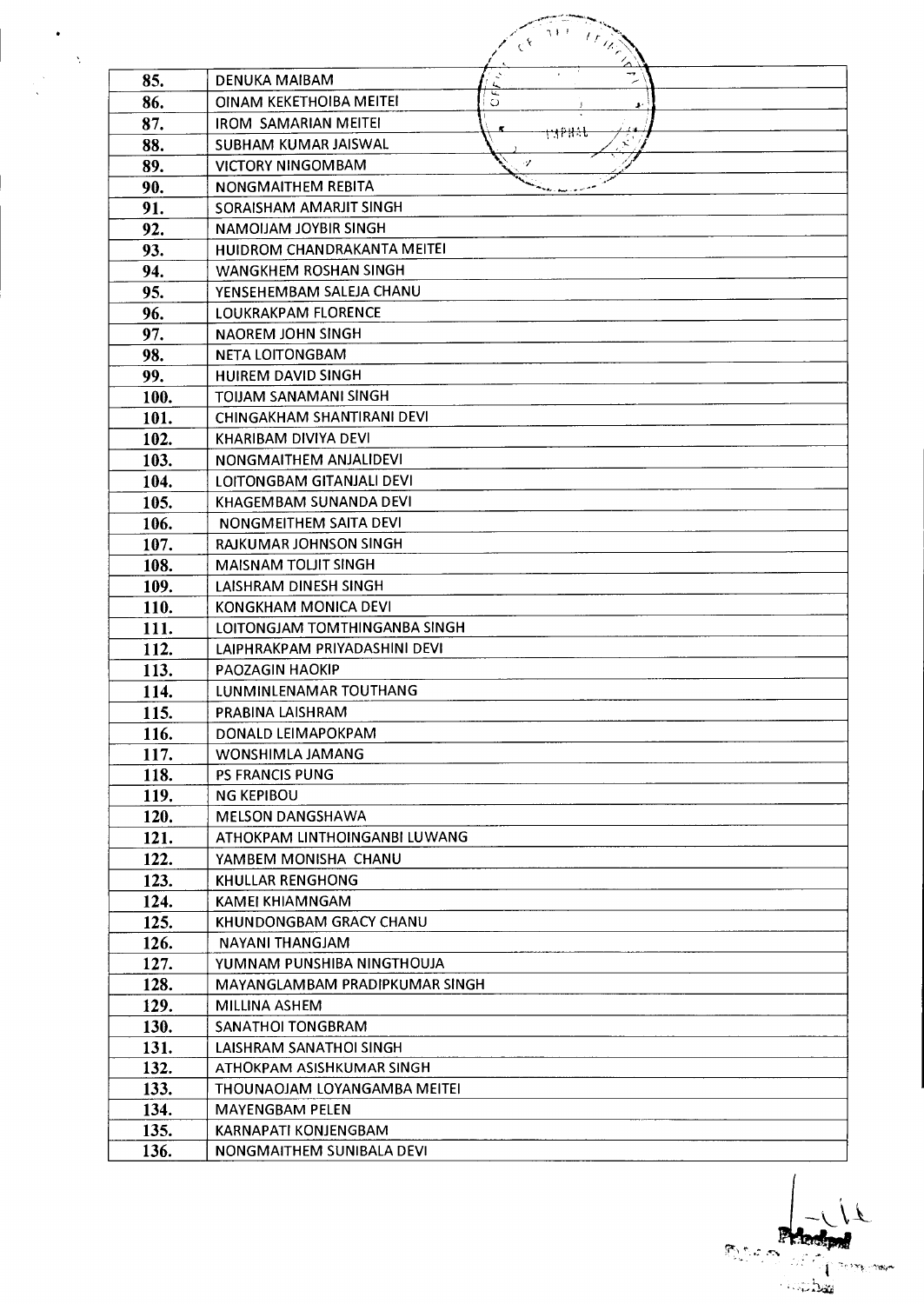| 137. | <b>KSM RAMNGANING</b>          |        |               |  |
|------|--------------------------------|--------|---------------|--|
| 138. | KHUNDONGBAM DHANABIR SINGH     |        |               |  |
| 139. | NINGTHOUJAM BABYROSE           |        | $\sim$ $\eta$ |  |
| 140. | LV ELIZABETH LAMKANG           | ta NGC |               |  |
| 141. | YENDREMBAM BILMOLCHANDRA SINGH |        |               |  |
| 142. | THONGAM GOURDASH               |        |               |  |
| 143. | LONGJAM MANICHOU SINGH         |        |               |  |
| 144. | LEIYACHON JAJO                 |        |               |  |
| 145. | LAISHRAM SHEEJA DEVI           |        |               |  |
| 146. | NINGTHOUJAM LINTHOI DEVI       |        |               |  |
| 147. | THIYAM SOPHIYA                 |        |               |  |
| 148. | <b>SENJAM GOMTI DEVI</b>       |        |               |  |
| 149. | DEZIA THINGBAIJAM              |        |               |  |
| 150. | <b>CHONGTHAM PUSHPA DEVI</b>   |        |               |  |
| 151. | KHUNDONGBAM ROJITA DEVI        |        |               |  |
| 152. | KHWAIRAKPAM WANGLEMBA SINGH    |        |               |  |
| 153. | KHWAIRAKPAM PADMABATI DEVI     |        |               |  |
| 154. | YANGLEM RETASANA CHANU         |        |               |  |
| 155. | ANGOM AMARJIT SINGH            |        |               |  |
| 156. | <b>THONGAM LORENCE SINGH</b>   |        |               |  |
| 157. | THOUNAOJAM KARNAJIT SINGH      |        |               |  |
| 158. | <b>KR KOPREM MARING</b>        |        |               |  |
| 159. | LAITHANGBAM JOBI MEITEI        |        |               |  |
| 160. | RICKYMAX KONJENGBAM            |        |               |  |
| 161. | LAISHRAM BIJESH SINGH          |        |               |  |
| 162. | <b>MAISNAM ROSAN SINGH</b>     |        |               |  |
| 163. | <b>BONGNAINGAM HONGSHA</b>     |        |               |  |
| 164. | SOROKHAIBAM BINEETA DEVI       |        |               |  |
| 165. | PAWAN KUMAR SAHU               |        |               |  |
| 166. | <b>SAHILIAN</b>                |        |               |  |
| 167. | NINGTHOUJAM LEMBISANA CHANU    |        |               |  |
| 168. | NAOREM JALINA DEVI             |        |               |  |
| 169. | KSHETRIMAYUM SONIA DEVI        |        |               |  |
| 170. | NINGTHOUJAM SOPHIYA DEVI       |        |               |  |
| 171. | AB MARIABUILIU                 |        |               |  |
| 172. | ROBAS KABUI GANGMEI            |        |               |  |
| 173. | THOMAS MOIRANGTHEM             |        |               |  |
| 174. | <b>KHAINGAM KHOMDRAM</b>       |        |               |  |
| 175. | SARUBAM YAIPHABA SINGH         |        |               |  |
| 176. | LINTHOINGAMBI MOIRANGTHEM      |        |               |  |
| 177. | DHEERAJ KUMAR GUPTA            |        |               |  |
| 178. | <b>MD SHAHIDUR RAHMAN</b>      |        |               |  |
| 179. | MOIRANGTHEM CHANDRAJIT SINGH   |        |               |  |
| 180. | KEKESANA SHAMURAILATPAM        |        |               |  |
| 181. | <b>RONIL WAIKHOM</b>           |        |               |  |
| 182. | <b>OSIN NINGTHOUJAM</b>        |        |               |  |
| 183. | SHAGOLSHEM KABITA CHANU        |        |               |  |
| 184. | MAISNAM SOPHIA CHANU           |        |               |  |
| 185. | <b>THOKCHOM MAYA SINGH</b>     |        |               |  |
| 186. | THOKCHOM RAKESH SINGH          |        |               |  |
| 187. | ANGOM LOYANGAMBA SINGH         |        |               |  |
| 188. | <b>DICKY LOITONGBAM</b>        |        |               |  |

 $\hat{\mathbf{r}}$ 

 $\sim \lambda_{\rm c}$ 

 $\hat{\mathcal{A}}$  :  $\ddot{\phantom{a}}$ 

**P D.M.C.** of Cbransces  $lmphel$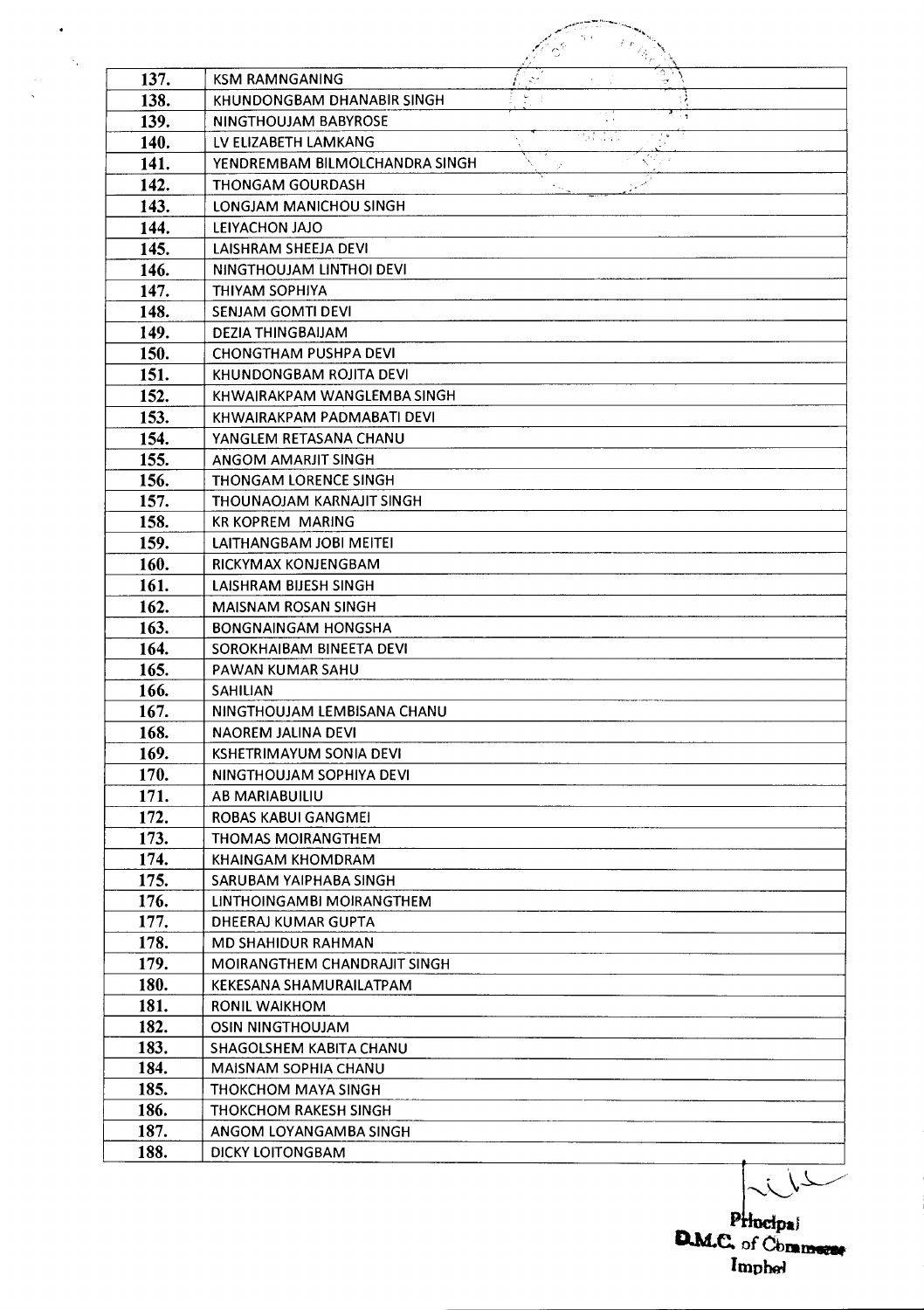|              | $C^{\mathfrak{F}}$                            |
|--------------|-----------------------------------------------|
| 189.         | <b>THIYAM JUGESHWORI DEVI</b><br>ぐ            |
| 190.         | $\overline{C}$<br>KANGUJAM MODHUCHANDRA SINGH |
| 191.         | <b>HUIDROM NONGDAMBA</b>                      |
| 192.         | <b>HEERA ASEM</b>                             |
| 193.         | TAPRAI<br>HIJAM ASHALATA DEVI                 |
|              | MALEMNGANBI ATHOKPAM                          |
| 194.         | <b>DIUNGTHIMALA THANGAL</b>                   |
| 195.<br>196. |                                               |
| 197.         | <b>JAMMINLUN JAMESON MATE</b>                 |
|              | ANGOM PRIYATA DEVI                            |
| 198.         | LINGLUXMI VAIPHEI                             |
| 199.         | LAISHRAM DARENDRAJIT SINGH                    |
| 200.         | <b>NISHA KAR</b>                              |
| 201.         | <b>GAILIANG KAME</b>                          |
| 202.         | <b>AMAN PRASAD</b>                            |
| 203.         | KONJENGBAM SAMANANDA SINGH                    |
| 204.         | LAIPHRAKPAM AMARJIT SINGH                     |
| 205.         | AMAR PAUDYAL                                  |
| 206.         | LAISHRAM DEVITO SINGH                         |
| 207.         | <b>OINAM JOHNSON SINGH</b>                    |
| 208.         | SAGAR PRASAD SAHU                             |
| 209.         | PRAKASH GUPTA                                 |
| 210.         | <b>SURAJ THAPA</b>                            |
| 211.         | PREET KUMAR SAHU                              |
| 212.         | <b>BASHU PRASAD</b>                           |
| 213.         | <b>ANISH PRASAD</b>                           |
| 214.         | <b>SUMIT KUMAR</b>                            |
| 215.         | DEEPAK SHARMA                                 |
| 216.         | <b>JYOTI GUPTA</b>                            |
| 217.         | <b>BANTI DAS</b>                              |
| 218.         | <b>RISHABH JAIN</b>                           |
| 219.         | <b>AMANAT ALI</b>                             |
| 220.         | TAMANNA JAIN                                  |
| 221.         | <b>VISHAL JAIN</b>                            |
| 222.         | NINGTHOUJAM HERACHANDRA SINGH                 |
| 223.         | KSHETRIMAYUM ICHANMACHA DEVI                  |
| 224.         | <b>BISHAL GURUNG</b>                          |
| 225.         | SHYAM KUMAR LIMBU                             |
| 226.         | DAIGUINGAM PETER                              |
| 227.         | KHUNDONGBAM CHITARANJAN SINGH                 |
| 228.         | THOKCHOM THOUNGAMBA MEITEI                    |
| 229.         | <b>WIRAMLUNGBO</b>                            |
| 230.         | <b>NAOREM PROBINJIT SINGH</b>                 |
| 231.         | SAMULAILATPAM RADHAKUMARI DEVI                |
| 232.         | THOUDAM ROSHNI DEVI                           |
| 233.         | YUMNAM MUKTASANA CHANU                        |
| 234.         | <b>H NEMNGAILHING MATE</b>                    |
| 235.         | THOKCHOM ELIZABETH DEVI                       |
| 236.         | DIANA SAPAM                                   |
| 237.         | NINGTHOUJAM CHINGKHEINGANBA                   |
| 238.         | MICHAEL THOUDAM                               |
| 239.         | NINGOMBAM ABIT SINGH                          |
| 240.         | KHUNDRAKPAM OJIT SINGH                        |

 $\label{eq:2} \frac{1}{\sqrt{2\pi}}\sum_{i=1}^N\frac{1}{\sqrt{2\pi}}\sum_{i=1}^N\frac{1}{\sqrt{2\pi}}\sum_{i=1}^N\frac{1}{\sqrt{2\pi}}\sum_{i=1}^N\frac{1}{\sqrt{2\pi}}\sum_{i=1}^N\frac{1}{\sqrt{2\pi}}\sum_{i=1}^N\frac{1}{\sqrt{2\pi}}\sum_{i=1}^N\frac{1}{\sqrt{2\pi}}\sum_{i=1}^N\frac{1}{\sqrt{2\pi}}\sum_{i=1}^N\frac{1}{\sqrt{2\pi}}\sum_{i=1}^N\frac{$  $\frac{1}{2}$ 

ELECT OF COMMENTS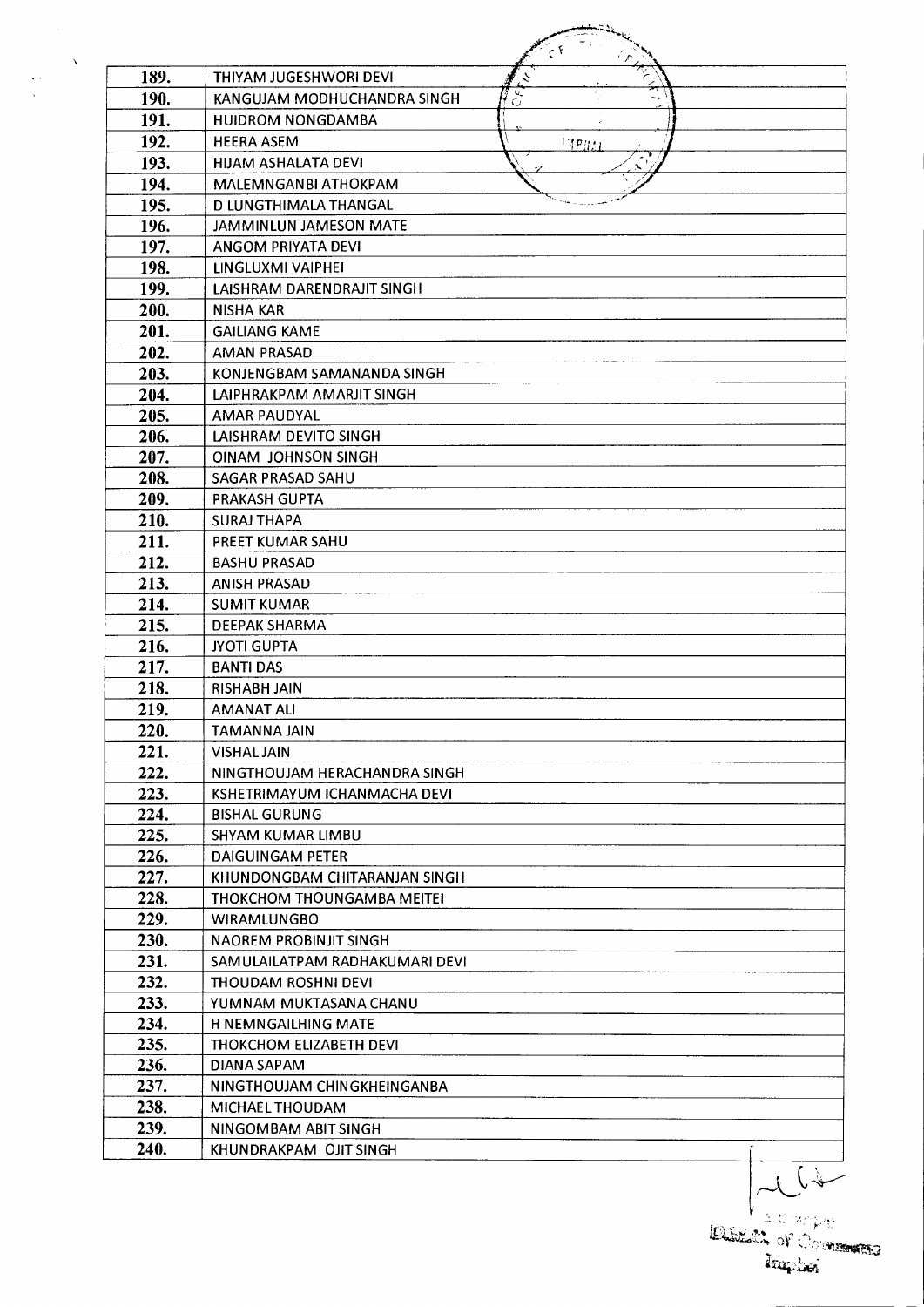| 241. | AHEIBAM SANJOTA DEVI        | <b>Service Control</b> |    |  |
|------|-----------------------------|------------------------|----|--|
| 242. | SANJANA TAKHELLAMBAM        |                        |    |  |
| 243. | AKASH DAS                   |                        |    |  |
| 244. | NATHAN GOLMEIH              |                        | ×, |  |
| 245. | <b>HAMOM SHITALIT SINGH</b> |                        |    |  |
|      |                             |                        |    |  |

## 8. B. Com. 5<sup>th</sup> Semester

 $\sim$ 

 $\sim$ 

| <b>SI. No.</b> | <b>Name of Student</b>           |
|----------------|----------------------------------|
| 1.             | <b>TONGBRAM HEROJIT MEITEI</b>   |
| 2.             | KHWAIRAKPAM TOSHANTA MANGANG     |
| 3.             | <b>BANTI CHAKRABARTY</b>         |
| 4.             | <b>THANGAMLA CHITHUNG</b>        |
| 5.             | <b>WUNGRIN W SHIMRAY</b>         |
| 6.             | MAYANGLAMBAM SHYANCHAND MEITEI   |
| 7.             | PRAMANANDA SHARMA SHAMULAILATPAM |
| 8.             | LHINGNEIHOI KIPGEN               |
| 9.             | <b>R.S.KHAYAITON</b>             |
| 10.            | <b>TEKCHAM LEISHEMBA MEITEI</b>  |
| 11.            | <b>KIMBIAKHOI</b>                |
| 12.            | LUJAILIU GONMEI                  |
| 13.            | THOUNAOJAMNAMEEBEE CHANU         |
| 14.            | <b>SHIPRA DEB</b>                |
| 15.            | <b>KONIKA GAUDA</b>              |
| 16.            | MUTUM TINA CHANU                 |
| 17.            | <b>BILKISH BEGUM</b>             |
| 18.            | <b>FATIMA KHATUN</b>             |
| 19.            | THONGAM AMARJIT SINGH            |
| 20.            | LANGUANGTHUI GANGMEI             |
| 21.            | <b>WAHENGBAM RAJU MEITEI</b>     |
| 22.            | MOHAMMAD AZIZ KHAN               |
| 23.            | SIIIKHONAH JACKSON               |
| 24.            | KIVEINAI JUSTINA RD              |
| 25.            | <b>CHEKCHIN VALUI</b>            |
| 26.            | <b>CHONNGAM KASHEW</b>           |
| 27.            | ADITYA KUMAR SAHU                |
| 28.            | <b>DEBOJYOTI DAS</b>             |
| 29.            | <b>BASHORI ROY</b>               |
| 30.            | <b>KAMEI KALING</b>              |
| 31.            | LUNGINMANG KIPGEN                |
| 32.            | <b>ANNU KUMARI</b>               |
| 33.            | LENKHANTHANG HAOKIP              |
| 34.            | NENGNEITHIEM TOUTHANG            |
| 35.            | PUKHRAMBAM SHANGKER SINGH        |
| 36.            | YUMNAM BABYKIRAN DEVI            |
| 37.            | LAISHRAM RUBITA DEVI             |
| 38.            | LAISHRAM BABY DEVI               |
| 39.            | MOIRANGTHEM AMARJIT SINGH        |
| 40.            | KONJENGBAM BIPINCHANDRA          |
| 41.            | PUKHRAMBAM LANGAM KHUMAN         |
| 42.            | <b>DURNITA CHUNGKHAM</b>         |
| 43.            | WANGKHEIRAKPAM LEMBA SINGH       |

Restaurant de la Communisment de la Communisment de la Communisment de la Communisment de la Communisment de l<br>Le Communisment de la Communisment de la Communisment de la Communisment de la Communisment de la Communisment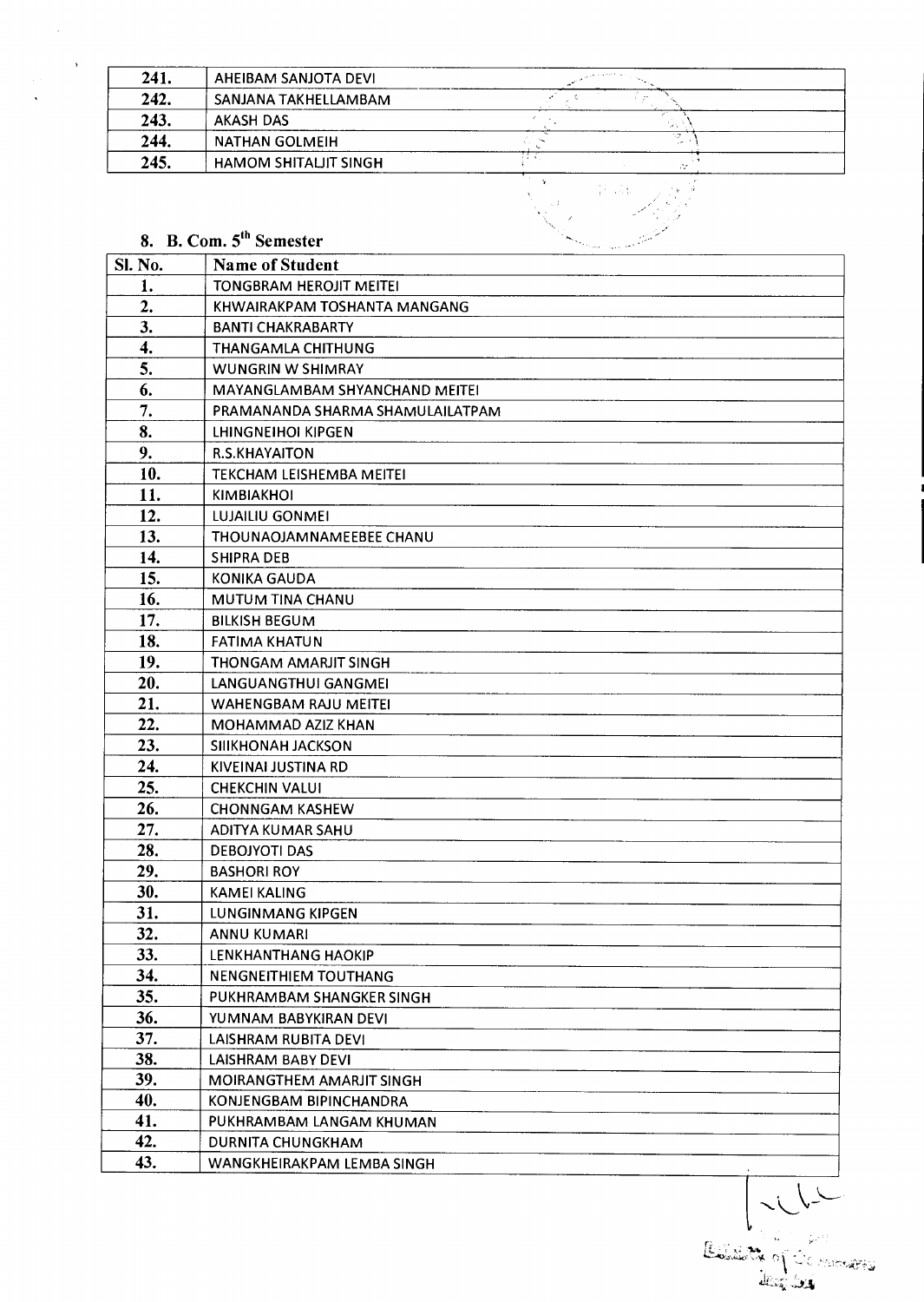| 44.        | DARWAR KHULLAR LAMKANG                           | $\mathbf{r}$ |
|------------|--------------------------------------------------|--------------|
| 45.        | D SAYIO PFUZE                                    | ⊖            |
| 46.        | <b>KEISAM SALEJA</b>                             | 中            |
| 47.        | <b>OKRAM BABLEE DEVI</b>                         | napyar       |
| 48.        | LEITANTHEM BISHWANANDA SINGH                     |              |
| 49.        | KHAIDEM ABEMNUNGSHI DEVI                         |              |
| 50.        | MOIRANGTHEM BIDYASAGAR SINGH                     |              |
| 51.        | KHWAIRAKPAM AMARJIT SINGH                        |              |
| 52.        | SOUBAM DEEPA DEVI                                |              |
| 53.        | LALGOULEN DOUNGEL                                |              |
| 54.        | LUKRAM CHALAMBA                                  |              |
| 55.        | <b>ORTHELLO HIJAM</b>                            |              |
| 56.        | <b>HUYAM AUGUSTINE MEITEI</b>                    |              |
| 57.        | SOUBAM DOLLY DEVI                                |              |
| 58.        | <b>WAIROKPAM JEMSON</b>                          |              |
| 59.        | THOKCHOM BABULIN CHANU                           |              |
| 60.        | <b>KHAIDEM TOMTHIN</b>                           |              |
| 61.        | THINGOM SURAJ SINGH                              |              |
| 62.        | RABICHANDRA MANGANG NINGTHOUJAM                  |              |
| 63.        | KSHETRIMAYUM PREM SINGH                          |              |
| 64.        | <b>CHONGTHAM STOLOPHIA</b>                       |              |
| 65.        | NINGTHOUJAM RANJIT SINGH                         |              |
| 66.        | <b>HUIDROM ROHINKUMAR SINGH</b>                  |              |
| 67.        | YUMNAM ARJU SINGH                                |              |
| 68.        | KANYUI THUMRA                                    |              |
| 69.        | CHINGAKHAM SANATHOI DEVI                         |              |
| 70.<br>71. | SAGOLSHEM BIDYALAKSHMI                           |              |
| 72.        | MUTUM MORAMBA MEITEI<br><b>AMY JOJOY VAIPHEI</b> |              |
| 73.        | RAJKUMARI SANJITA DEVI                           |              |
| 74.        | <b>MAIBRAM RONITA DEVI</b>                       |              |
| 75.        | MOIRANGTHEM SONIA DEVI                           |              |
| 76.        | <b>MAYOWON KEISHING</b>                          |              |
| 77.        | JOHNY KHAVEISHAKEI                               |              |
| 78.        | <b>SOROR K THEMSAH</b>                           |              |
| 79.        | PRIYADARSHINI NGANGOM                            |              |
| 80.        | KONSAM ELIZABETH DEVI                            |              |
| 81.        | MAIREMBAM DEVIKA DEVI                            |              |
| 82.        | THINGUJAM THOUJANBA MEITEI                       |              |
| 83.        | LAIRENLAKPAM SUSHILDRA MEITEI                    |              |
| 84.        | <b>CHABUNGBAM CHAMPION KHUMAN</b>                |              |
| 85.        | <b>MITTAL SHARMA</b>                             |              |
| 86.        | OKRAM KRISHNANANDA SINGH                         |              |
| 87.        | SHOUGRAKPAM GANDHI SINGH                         |              |
| 88.        | DANGMEI SILASH                                   |              |
| 89.        | T ARSENIC KOM                                    |              |
| 90.        | <b>NANDINI SAHU</b>                              |              |
| 91.        | RAJKUMAR JINGO                                   |              |
| 92.        | ELANGBAM PRITAMJIT MEITEI                        |              |
| 93.        | SANTOSH NINGOMBAM                                |              |
| 94.        | <b>HUIDROM SUNIL SINGH</b>                       |              |
| 95.        | THOUDAM SITALIT MEITEI                           |              |
|            |                                                  |              |

 $\sim$ 

 $\bar{.}$ 

Principal<br>D.M.C. of Commerce Impha!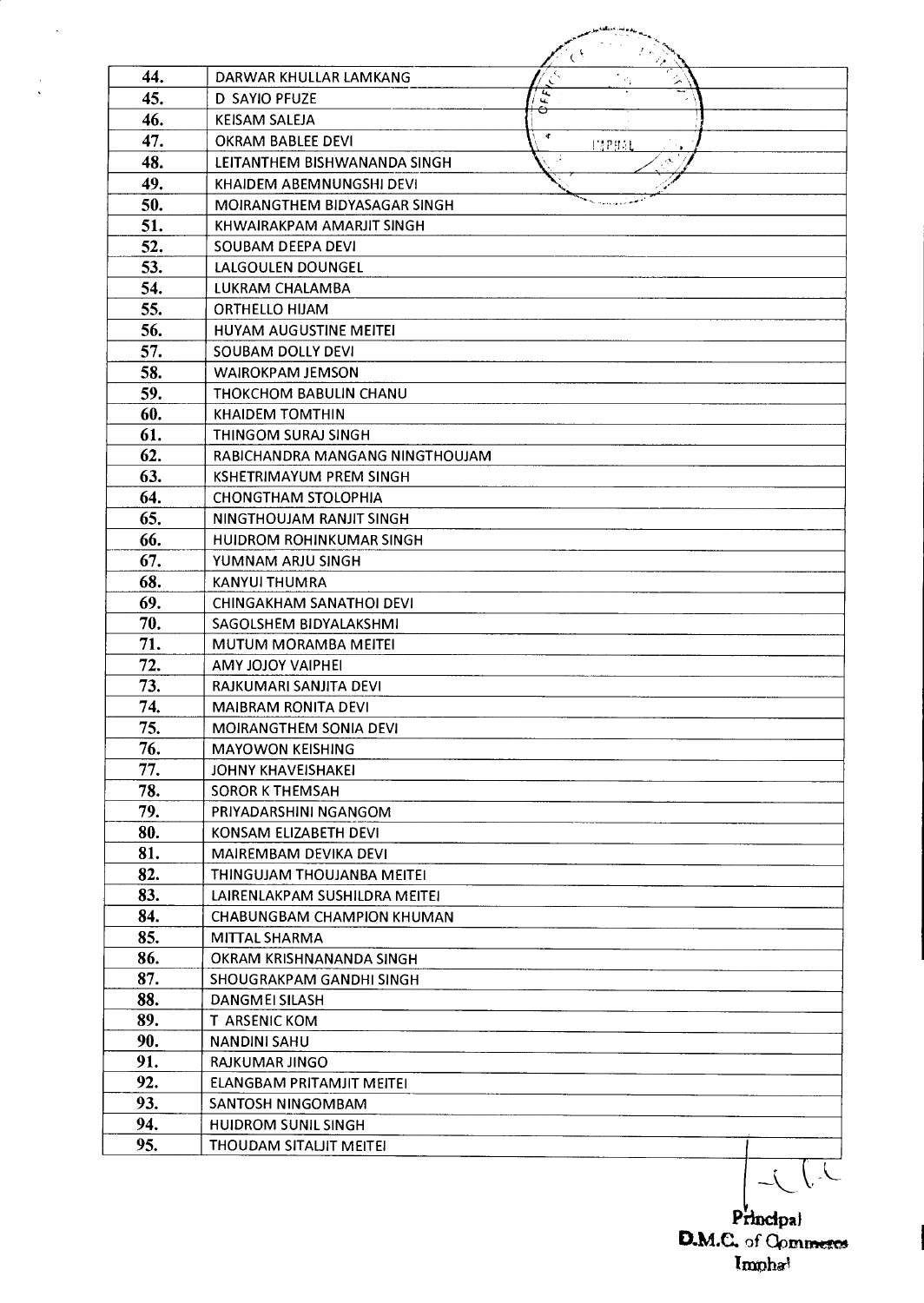| 96.  | <b>KHURAIJAM SOMESH</b>        |   |      |
|------|--------------------------------|---|------|
| 97.  | <b>BIRJIT PUNGSUMBAM</b>       | Ń |      |
| 98.  | ARAMBAM JOHN MEITEI            |   |      |
| 99.  | NONGMAITHEM NETAJINI DEVI      |   |      |
| 100. | DHANAMANJURI THANGJAM          | × | まえいし |
| 101. | YAIKHOM HENNA CHANU            |   |      |
| 102. | <b>DAVID KAMEI</b>             |   |      |
| 103. | <b>BISHESHWORI KHUNDRAKPAM</b> |   |      |
| 104. | THANGJAM PREMLATA DEVI         |   |      |
| 105. | LONGJAM LOYALEMBI DEVI         |   |      |
| 106. | YAMBEM BIDIYALAKSHMI DEVI      |   |      |
| 107. | ASHAMITRA THOKCHOM             |   |      |
| 108. | PHAIREMBAM JOHNSON SINGH       |   |      |
| 109. |                                |   |      |
|      | LAISHRAM INAO.SINGH            |   |      |
| 110. | <b>MUTUM NONGPOKNGANBA</b>     |   |      |
| 111. | SAGOLSEM HELIS DEVI            |   |      |
| 112. | PANGAMBAM SURAJ SINGH          |   |      |
| 113. | NAOREM JOSHILA DEVI            |   |      |
| 114. | YENGKHOM NGANTHOI DEVI         |   |      |
| 115. | NAOREM ANJALI DEVI             |   |      |
| 116. | <b>RAKESH SHAH</b>             |   |      |
| 117. | NAOREM IKHOMBA MEITEI          |   |      |
| 118. | KHANGEMBAM SAGAR SINGH         |   |      |
| 119. | <b>HEISNAM NANCY DEVI</b>      |   |      |
| 120. | <b>MD JULFIKER</b>             |   |      |
| 121. | <b>MALANGMEI MUDIKAI</b>       |   |      |
| 122. | THIYAM PRIYOJIT SINGH          |   |      |
| 123. | HUIRONGBAM YOIHENBA MEITEI     |   |      |
| 124. | PAONAM BISHORJIT SINGH         |   |      |
| 125. | LOUSIGAM ARUNKUMAR SINGH       |   |      |
| 126. | <b>HOINEILHING HAOKIP</b>      |   |      |
| 127. | KHOICHUNG VALENTINA AIMOL      |   |      |
| 128. | ASHEIBAM PARSURAM SINGH        |   |      |
| 129. | THOUDAM HAIYONA DEVI           |   |      |
| 130. | DIVYA MOHAN PRADHAN            |   |      |
| 131. | <b>SUSHMITA DEB</b>            |   |      |
| 132. | <b>DIANA ROSE OINAM</b>        |   |      |
| 133. | <b>T JESSI</b>                 |   |      |
| 134. | <b>REEMA DAS</b>               |   |      |
| 135. | <b>SUNAINA KUMARI</b>          |   |      |
| 136. | SHEETAL YUMKHAIBAM             |   |      |
| 137. | THOKCHOM DIANA CHANU           |   |      |
| 138. | <b>HEISNAM AJITKUMAR SINGH</b> |   |      |
| 139. | POOJA KUMARI                   |   |      |
| 140. | SOFIA TONGBRAM                 |   |      |
| 141. | SAIKHOM BISWAPRIYA DEVI        |   |      |
| 142. | <b>ABHISHEK JAIN</b>           |   |      |
| 143. | <b>KANCHAN HIJAM</b>           |   |      |
| 144. | PUSHPA OINAM                   |   |      |
| 145. | RAJKUMARI RASHMI DEVI          |   |      |
|      |                                |   |      |

**Community**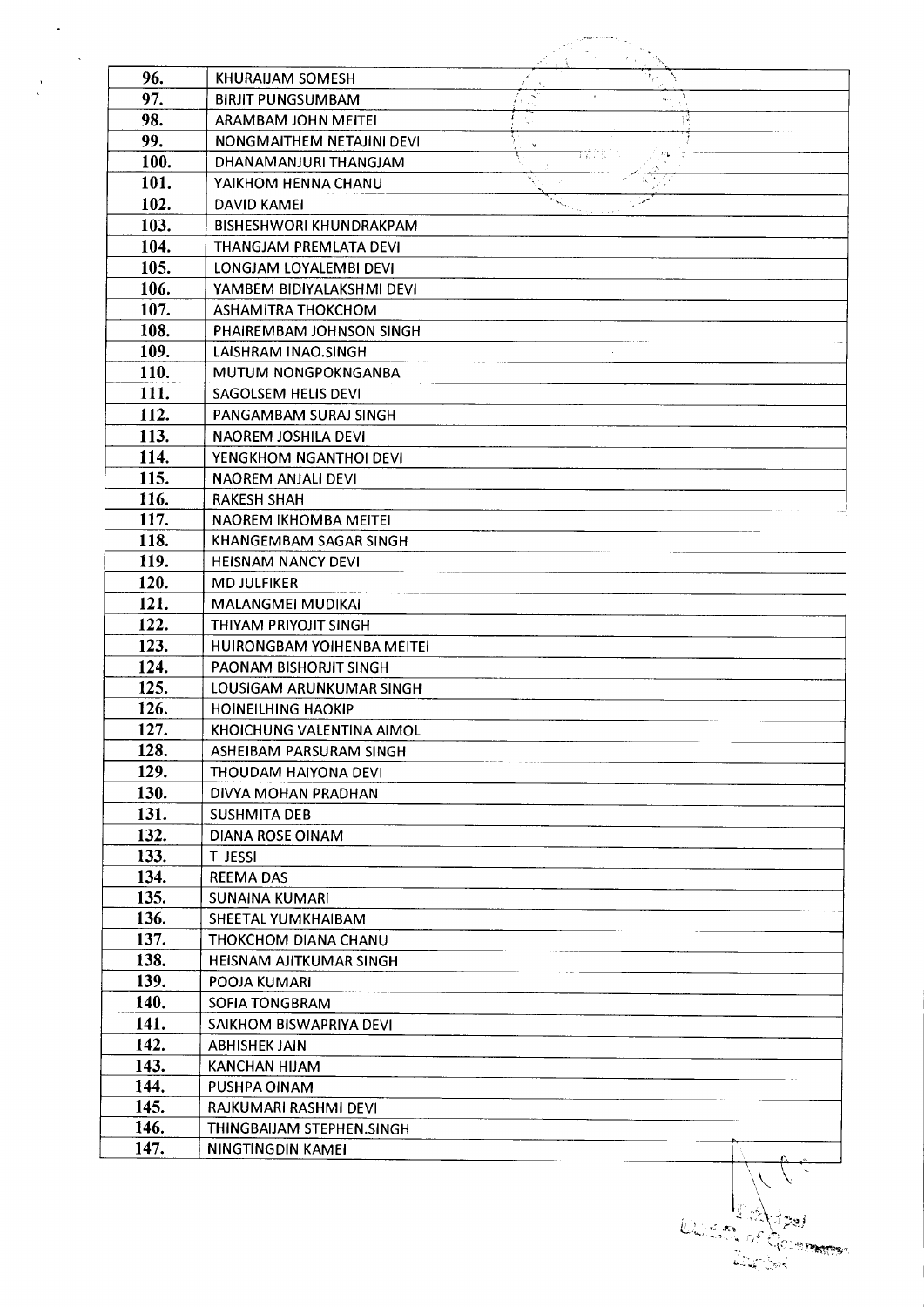| 148. | <b>HUAM KISHAN SINGH</b>         |
|------|----------------------------------|
| 149. | <b>MENIKA NAKAMBAM</b>           |
| 150. | KEISHAM NIRUPAMA DEVI            |
| 151. | TAKHELLAMBAM NILAKANTA SINGH     |
| 152. | AKOIJAM DINENTY DEVI             |
| 153. | A FITNESTY HULANG                |
| 154. | <b>WS UNSHARY</b>                |
| 155. | <b>OINAM RORISH SINGH</b>        |
| 156. | SANASAM DINESH SINGH             |
| 157. | KHWAIRAKPAM BABINA DEVI          |
| 158. | LEIMAPOKPAM JETLY SINGH          |
| 159. | SINRUWNG MACHANGAM ANAL          |
| 160. | KALUNLUNG GANGMEI                |
| 161. | K TUIBA                          |
| 162. | SONIA KUMARI SAHU                |
| 163. | LAISHRAM DAMINI DEVI             |
| 164. | THANLIANGLIU KAMEIH              |
| 165. | THOUNAOJAM DINAMANI SINGH        |
| 166. | KSHETRIMAYUM RANJAN MEITEI       |
| 167. | NONGMAITHEM MARSHAL SINGH        |
| 168. | WANGLEMBAM LAKHIKANTA MEITEI     |
| 169. | ELANGBAM RAJESH SINGH            |
| 170. | <b>ALISHMA NEWMAI</b>            |
| 171. | <b>ANKITA DAS</b>                |
| 172. | <b>GILBERT SANASAM</b>           |
| 173. | THOITHOIBI KSHETRIMAYUM          |
| 174. | <b>LONGSANG KACHUI</b>           |
| 175. | <b>OINAM BIBITA DEVI</b>         |
| 176. | SANASAM JULIA DEVI               |
| 177. | <b>HEISNAM RANI DEVI</b>         |
| 178. | LAISHRAM LOYANGAMBA SINGH        |
| 179. | SANASAM BIDYANIDHI               |
| 180. | <b>JONATHAN HAOKIP</b>           |
| 181. | LEICHOMBAM SAPANA DEVI           |
| 182. | <b>GABRIEL DANGMEI</b>           |
| 183. | <b>HIJAM ROHIT SINGH</b>         |
| 184. | KSHETRIMAYUM BITAM SINGH         |
| 185. | RAVI JAISWAL                     |
| 186. | <b>JYOTI KUMARI</b>              |
| 187. | PHUNDREIMAYUM MOMILA             |
| 188. | <b>WAIROKPAM BISHORJIT SINGH</b> |
| 189. | LAMABAM SANJIT SINGH             |
| 190. | PEBAM JIMSON SINGH               |
| 191. | CHANDA BISWAKARMA                |
| 192. | ANGOM RESHMA DEVI                |
| 193. | <b>ALKA DAS</b>                  |
| 194. | PEMMICHON                        |
| 195. | <b>KAMEI GONGLINLUNG</b>         |
| 196. | <b>NGANGOM NAPOLEON SINGH</b>    |
| 197. | MAISNAM ANJALIKA DEVI            |
| 198. | KHUNDRAKPAM SSHITRA DEVI         |
| 199. |                                  |
|      | KANGABAM ARCHANA                 |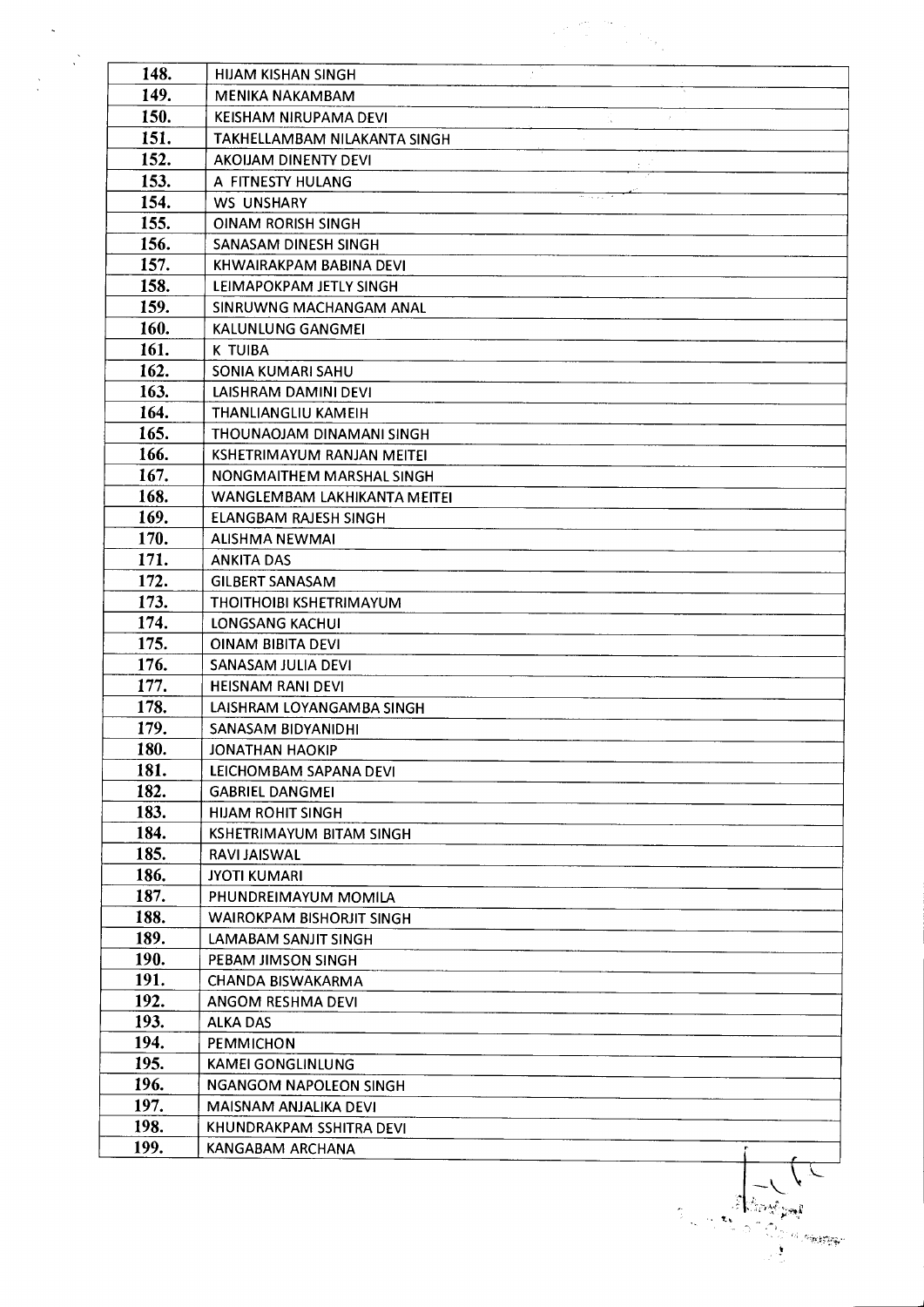| 200. | <b>WAREPAM DEBIYA DEVI</b>    |  |
|------|-------------------------------|--|
| 201. | SORAISHAM SANJANA DEVI        |  |
| 202. | SORAM PUSPA DEVI              |  |
| 203. | THANGJAM ASHALATA             |  |
| 204. | H.PREMY.DEVI                  |  |
| 205. | <b>I.KAJOL</b>                |  |
| 206. | THOKCHOM PUJALUXMI DEVI       |  |
| 207. | <b>O.NIRUPAMA DEVI</b>        |  |
| 208. | <b>AJAY PRASAD</b>            |  |
| 209. | <b>DHIRAJ PRASAD</b>          |  |
| 210. | <b>ANMOL PRASAD</b>           |  |
| 211. | PHAIREMBAM JACKMOI SINGH      |  |
| 212. | <b>ASEM RAKESH SINGH</b>      |  |
| 213. | <b>KEISHAM SOMORJIT SINGH</b> |  |
| 214. | <b>ELANGBAM KISHAN SINGH</b>  |  |
| 215. | MUTUM BIDYALAKSHMI CHANU      |  |
| 216. | <b>JYOTI KUMARI</b>           |  |
| 217. | <b>RITU KUMARI</b>            |  |
| 218. | <b>RANI KUMARI</b>            |  |
| 219. | <b>DUANCHUILIU GANGMEI</b>    |  |
| 220. |                               |  |
|      | L S PAOMINGAM                 |  |
| 221. | SHAGOLSHEM SIVAJIT SINGH      |  |
| 222. | <b>RUBY KUMARI</b>            |  |
| 223. | KONSAM MALEMNGANBI CHANU      |  |
| 224. | <b>REKHA KUMARI</b>           |  |
| 225. | <b>B. MONALISA DEVI</b>       |  |
| 226. | <b>VEIZHIROU RV</b>           |  |
| 227. | YAMBEM NILLEE DEVI            |  |
| 228. | SHANKAR TAKHELCHANGBAM        |  |
| 229. | THOUNAOJAM SOPHIA DEVI        |  |
| 230. | KONGBRAILATPAM PRIYANKA DEVI  |  |
| 231. | <b>CHANDANI KUMARI</b>        |  |
| 232. | KHAIDEM ELINA                 |  |
| 233. | KHANGEMBAM JOSHILA DEVI       |  |
| 234. | SORAISAM LAMYANBI CHANU       |  |
| 235. | <b>WAREPAM BABYROY DEVI</b>   |  |
| 236. | THONGAM KEESON SINGH          |  |
| 237. | LISHAM NIRANJANA CHANU        |  |
| 238. | OINAM SANATHOI DEVI           |  |
| 239. | WANGKHEM KEINATOMBI.DEVI      |  |
| 240. | KIRAN KUMARI                  |  |
| 241. | RACHANA CHHETRY               |  |
| 242. | RABITA KUMARI                 |  |
| 243. | SAGOLSHEM MELODY CHANU        |  |
| 244. | NINGTHOUJAM MOMOCHA SINGH     |  |
| 245. | THOKOR BIJIT LAMA             |  |
| 246. | KACHANGAMLIU THAIMEI          |  |
| 247. | NG WORREINGAM                 |  |
| 248. | H KISHAN SINGH                |  |
| 249. | LAISHRAM NINGTAMBA MEITEI     |  |
| 250. | KANGABAM NANDINI DEVI         |  |